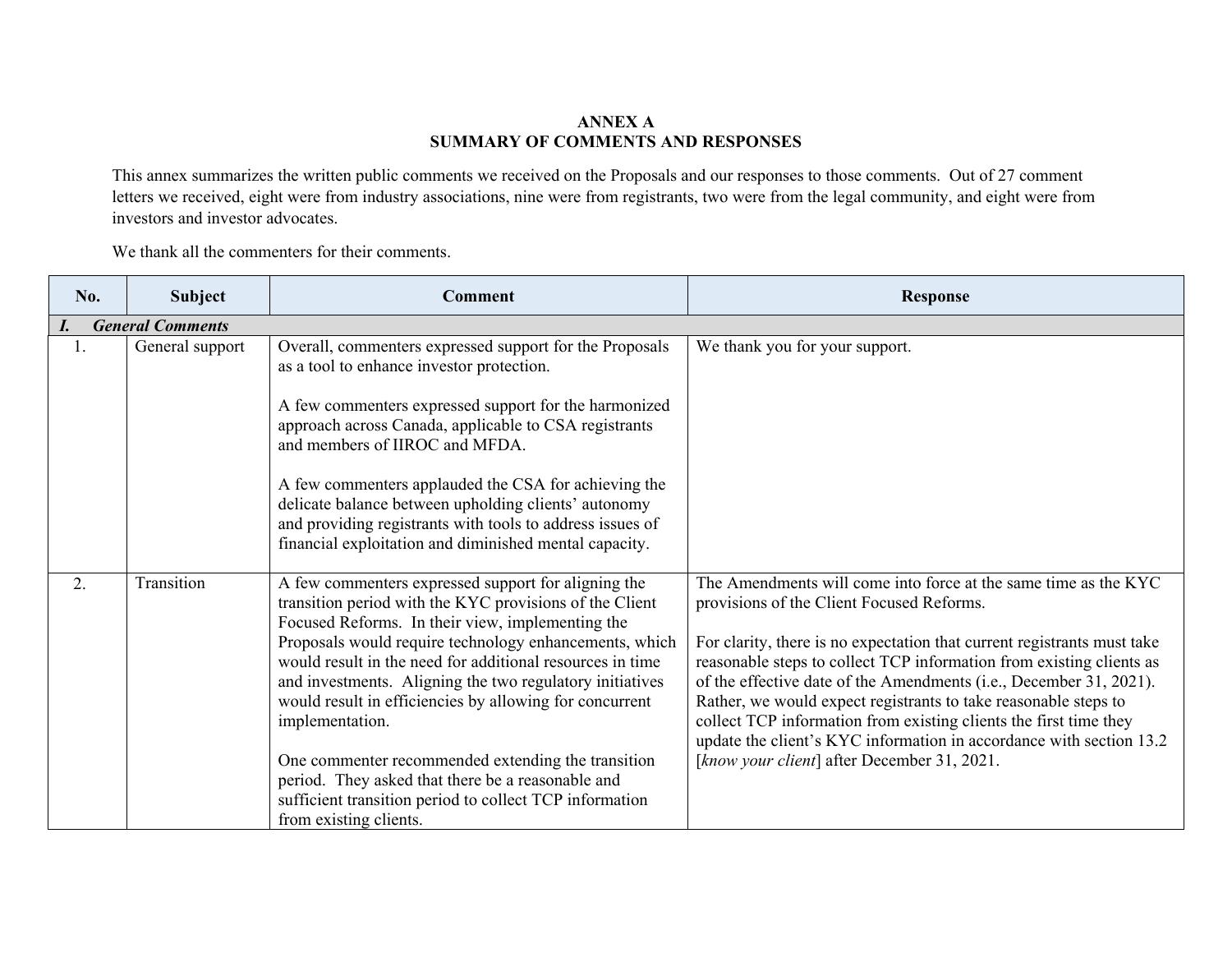| No.              | <b>Subject</b>                                      | <b>Comment</b>                                                                                                                                                                                                                                                                                                                                                                                                                                                                                                                           | <b>Response</b>                                                                                                                                                                                                                                                                                                                                                                                                                                                                                                                                                                                                                                                                                                                                                                                                                                                             |
|------------------|-----------------------------------------------------|------------------------------------------------------------------------------------------------------------------------------------------------------------------------------------------------------------------------------------------------------------------------------------------------------------------------------------------------------------------------------------------------------------------------------------------------------------------------------------------------------------------------------------------|-----------------------------------------------------------------------------------------------------------------------------------------------------------------------------------------------------------------------------------------------------------------------------------------------------------------------------------------------------------------------------------------------------------------------------------------------------------------------------------------------------------------------------------------------------------------------------------------------------------------------------------------------------------------------------------------------------------------------------------------------------------------------------------------------------------------------------------------------------------------------------|
| 3.               | Drafting<br>suggestions                             | We received a number of non-substantive drafting<br>suggestions and comments.                                                                                                                                                                                                                                                                                                                                                                                                                                                            | While we incorporated some of these suggestions, this summary does<br>not include a detailed list of all the drafting changes we made.                                                                                                                                                                                                                                                                                                                                                                                                                                                                                                                                                                                                                                                                                                                                      |
| $\overline{4}$ . | <b>Exploitation</b> by<br>registered<br>individuals | One commenter expressed concern that vulnerable<br>investors may also be exploited by registered individuals.                                                                                                                                                                                                                                                                                                                                                                                                                            | While the Amendments do not address circumstances where a<br>vulnerable investor is exploited by a registered individual, registered<br>individuals are subject to conduct requirements under securities laws,<br>which include the requirement to deal fairly, honestly and in good<br>faith with their clients.                                                                                                                                                                                                                                                                                                                                                                                                                                                                                                                                                           |
|                  | <b>II.</b> Definitions / Concepts                   |                                                                                                                                                                                                                                                                                                                                                                                                                                                                                                                                          |                                                                                                                                                                                                                                                                                                                                                                                                                                                                                                                                                                                                                                                                                                                                                                                                                                                                             |
| 1.               | "Vulnerable<br>client"                              | Some commenters were of the view that the definition of<br>vulnerable client is too narrow. The commenters<br>suggested expanding the definition to include factors such<br>as language barriers, social isolation, substantial<br>dependence on another person, registrant misconduct, age,<br>visible minority status, and level of knowledge.<br>One commenter suggested that reference to age should be<br>eliminated in describing the class of investors to be<br>protected as tying age to vulnerability could lead to<br>ageism. | We have carefully considered the comments, and at this time, we are<br>not proposing any substantive changes to the definition of<br>"vulnerable client". The definition aligns with the purpose of the<br>Amendments. Broadening the definition to include registrant<br>misconduct or vulnerabilities caused by other factors is outside the<br>scope of this project. However, the CSA may consider conducting a<br>retrospective review to assess the efficacy and engagement of the<br>Amendments, which may include consideration of their relevance for<br>other groups and could lead to future modification of the definition.<br>Recognizing that older clients are not a homogenous group and that<br>not all older clients are vulnerable or unable to protect their own<br>interests, the definition of "vulnerable client" does not include an<br>age-marker. |
| 2.               | "Mental capacity"                                   | One commenter suggested narrowing the definition of<br>mental capacity to focus on the ability to understand<br>relevant information instead of any information as the<br>ability to understand any information is too broad.<br>Narrowing it to <i>relevant</i> information relating to making<br>financial decisions lowers the threshold.                                                                                                                                                                                             | As discussed in the Notice, we have removed the definition of mental<br>capacity in the Rule. In lieu of a definition in the Rule, the<br>Companion Policy includes additional guidance on factors a<br>registrant might consider in identifying warning signs that a client<br>lacks mental capacity to make decisions involving financial matters.<br>We believe the nuance raised in this comment is captured in s.<br>$13.19(2)$ as the firm must reasonably believe that the client does not                                                                                                                                                                                                                                                                                                                                                                           |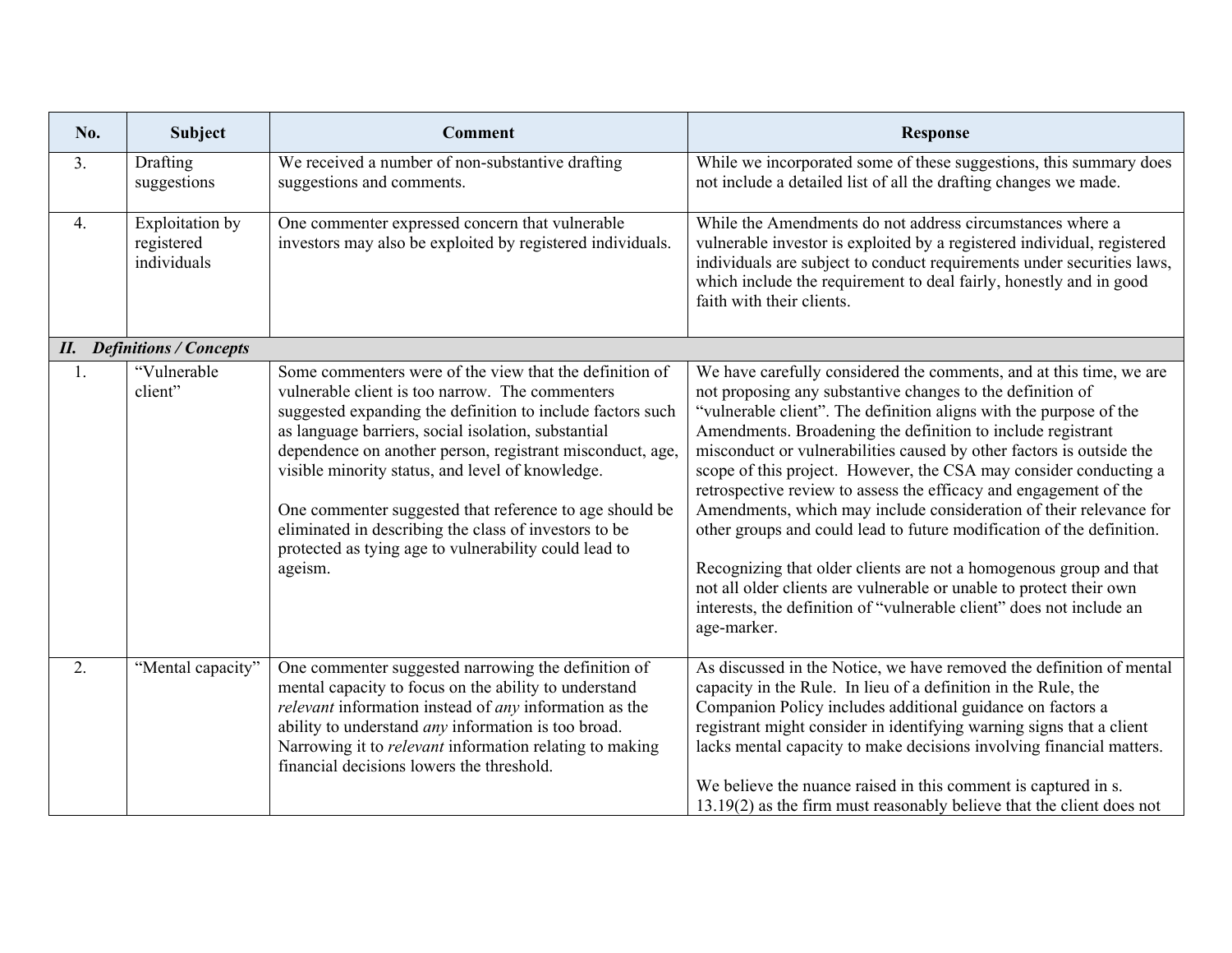| No.              | <b>Subject</b>                                            | <b>Comment</b>                                                                                                                                                                                                                                                                                                                                    | <b>Response</b>                                                                                                                                                                                                                                                                                                                                                                                                                                                                                                                                                                                                                    |
|------------------|-----------------------------------------------------------|---------------------------------------------------------------------------------------------------------------------------------------------------------------------------------------------------------------------------------------------------------------------------------------------------------------------------------------------------|------------------------------------------------------------------------------------------------------------------------------------------------------------------------------------------------------------------------------------------------------------------------------------------------------------------------------------------------------------------------------------------------------------------------------------------------------------------------------------------------------------------------------------------------------------------------------------------------------------------------------------|
|                  |                                                           | Another commenter suggested that the definition be<br>broadened to include the ability for the client to express<br>their wishes.                                                                                                                                                                                                                 | have the mental capacity to make decisions involving financial<br>matters.<br>We have included the difficulty for a client to express their will,<br>intent or wishes among the warning signs that may suggest that a<br>client lacks mental capacity to make decisions involving financial<br>matters.                                                                                                                                                                                                                                                                                                                            |
| 3.               | Registrants are<br>not medical<br>health<br>professionals | A few commenters stated that registrants are not medical<br>health professionals and should not be asked to make an<br>assessment of mental capacity.                                                                                                                                                                                             | We appreciate that registrants do not have the expertise to assess and<br>determine whether clients lack mental capacity, and we do not expect<br>registrants to make such a determination. However, the Amendments<br>recognize that registrants can be in a unique position to notice<br>warning signs that a client lacks mental capacity to make decisions<br>involving financial matters because of the interactions they have with<br>the client, and the knowledge they acquire through the client<br>relationship. The Amendments are intended to provide tools to assist<br>registrants in responding to such situations. |
| $\overline{4}$ . | Examples of<br>warning signs                              | One commenter noted that signs of financial exploitation<br>and diminished mental capacity can be subjective,<br>difficult to identify and may not be directly related to a<br>client's financial decision-making capacity or ability. The<br>commenter suggested that some of these subjective<br>criteria be removed from the Companion Policy. | Because signs of financial exploitation and diminished mental<br>capacity can be subjective and may be difficult to identify, we have<br>provided examples of warning signs to assist registrants. To address<br>the commenter's concern, we have included additional commentary<br>in the Companion Policy that one warning sign alone may not be<br>indicative, and that the examples provided are not exhaustive.                                                                                                                                                                                                               |
|                  | <b>III.</b> Trusted Contact Person                        |                                                                                                                                                                                                                                                                                                                                                   |                                                                                                                                                                                                                                                                                                                                                                                                                                                                                                                                                                                                                                    |
| 1.               | General<br>comments                                       | A few commenters expressed concern that the Proposals<br>may not achieve the intended outcome, would be costly<br>and have unintended consequences.<br>The commenters noted the following concerns:                                                                                                                                               | We recognize that there may be costs to registrants associated with<br>implementing the Amendments, and we are mindful of the need to<br>strike an appropriate balance between costs and benefits.<br>As stated in the Companion Policy, if the registrant suspects<br>a.                                                                                                                                                                                                                                                                                                                                                          |
|                  |                                                           | a. The TCP may be the one exploiting the client.                                                                                                                                                                                                                                                                                                  | that the TCP is involved in the financial exploitation of the<br>client, the TCP should not be contacted and consideration<br>should be given as to whether there are other more                                                                                                                                                                                                                                                                                                                                                                                                                                                   |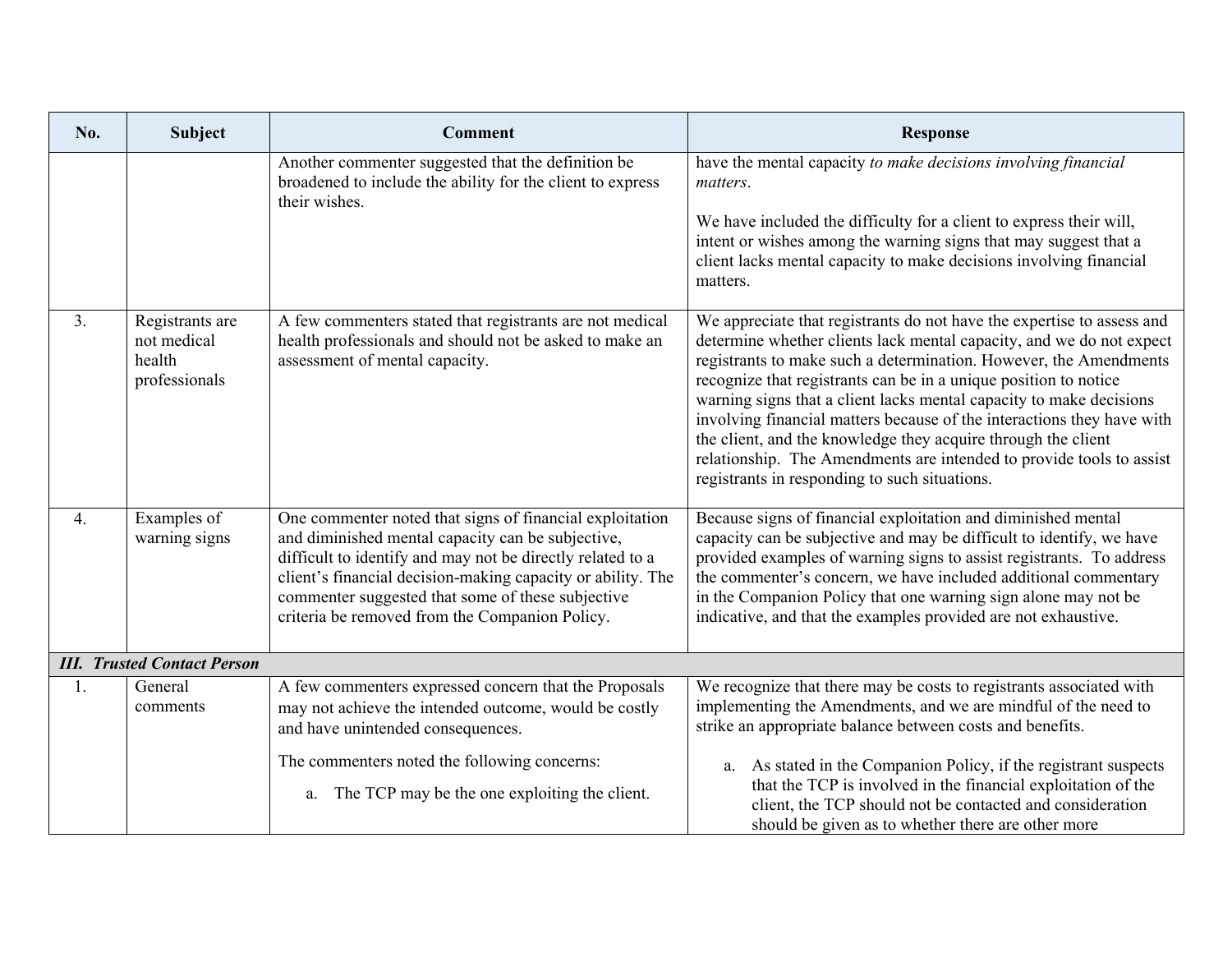| No. | <b>Subject</b> | <b>Comment</b>                                                                                                                                   | <b>Response</b>                                                                                                                                                                                                                                                                                                                                                                                                                                                                                                                                                                                                                                     |
|-----|----------------|--------------------------------------------------------------------------------------------------------------------------------------------------|-----------------------------------------------------------------------------------------------------------------------------------------------------------------------------------------------------------------------------------------------------------------------------------------------------------------------------------------------------------------------------------------------------------------------------------------------------------------------------------------------------------------------------------------------------------------------------------------------------------------------------------------------------|
|     |                | b. Asking for a TCP may strain the adviser-client<br>relationship.                                                                               | appropriate resources from which to seek assistance, such as<br>the police, the public guardian and trustee, or an alternative<br>TCP, if named.                                                                                                                                                                                                                                                                                                                                                                                                                                                                                                    |
|     |                | c. Advisors may choose not to service older or<br>vulnerable adults.                                                                             | We appreciate that conversations about TCPs are personal,<br>b.<br>and clients may be reluctant to provide this information.                                                                                                                                                                                                                                                                                                                                                                                                                                                                                                                        |
|     |                | d. The TCP may have little or no information about<br>the client's arrangement for personal<br>representation and for financial decision making. | Personal conversations with clients are not unique to the<br>Amendments – registrants face similar challenges under<br>current requirements to collect know your client (KYC)<br>information. In the Companion Policy, we set out guidance<br>that registrants are not prevented from opening and<br>maintaining a client account if the client refuses or fails to<br>identify a TCP; however, they must still take reasonable steps<br>to obtain the information as part of the KYC process. In<br>doing so, we expect that registrants will use their professional<br>judgment to consider how best to approach this subject of<br>conversation. |
|     |                |                                                                                                                                                  | Since registrants will be required to take reasonable steps to<br>c.<br>obtain TCP information from all clients, and not just from<br>clients over a certain age or clients a registrant perceives as<br>vulnerable, we do not believe the Amendments will result in<br>registrants choosing not to service older or vulnerable clients.                                                                                                                                                                                                                                                                                                            |
|     |                |                                                                                                                                                  | With respect to the temporary hold provision in s. 13.19, the<br>Amendments provide a tool for use by registered firms and<br>registered individuals without an obligation to use the tool.                                                                                                                                                                                                                                                                                                                                                                                                                                                         |
|     |                |                                                                                                                                                  | d. Even in circumstances where a TCP may have little or no<br>information to contribute regarding the client, the TCP may<br>still be able to assist, for example, by having a conversation<br>with the client about their finances or health, reaching out to<br>other family members or trusted people such as a power of<br>attorney (POA), making application to the court to be                                                                                                                                                                                                                                                                |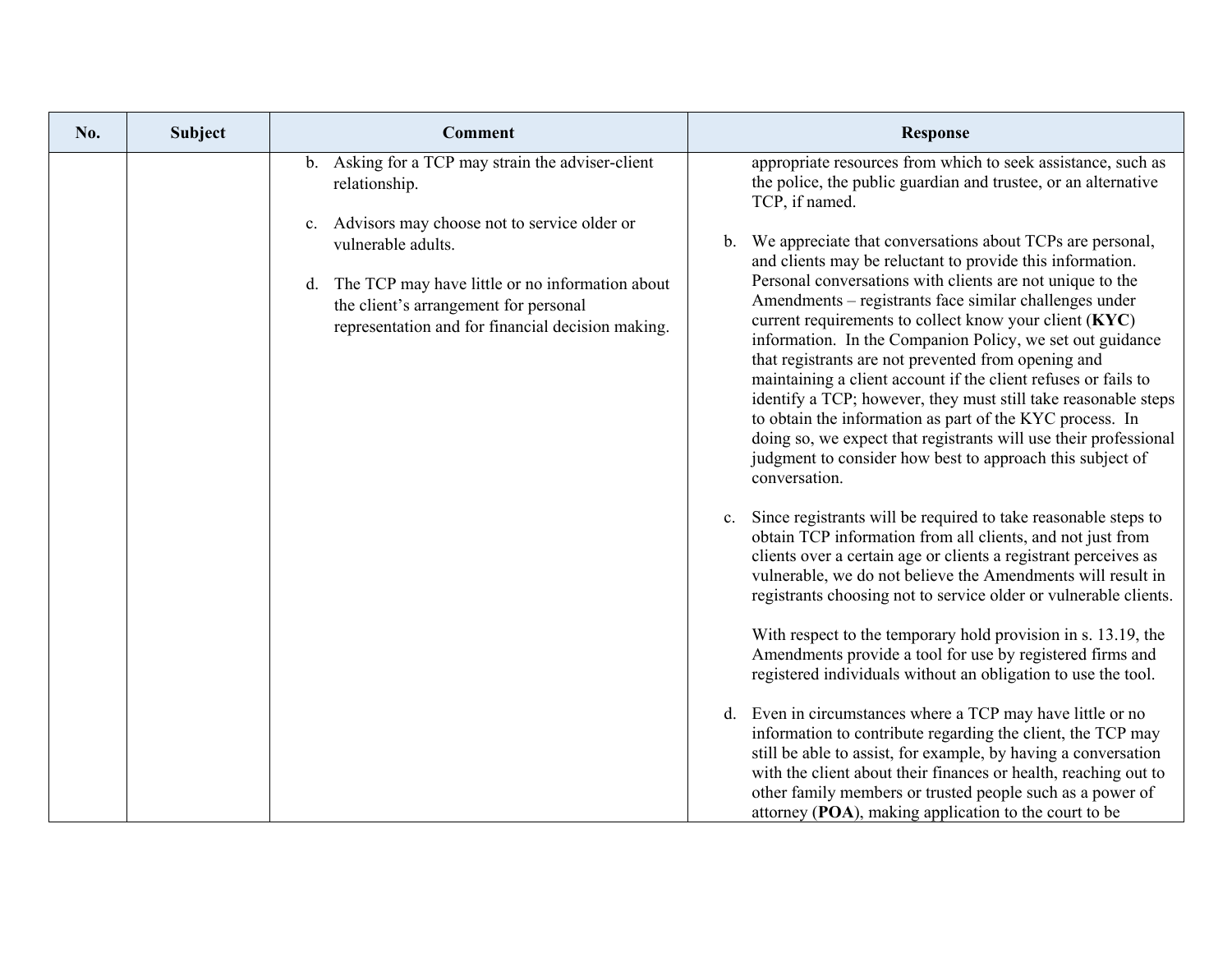| No. | <b>Subject</b>             | <b>Comment</b>                                                                                                                                                                                                                                                                                                                                                                                                                                                                                                                                                                                                                                                                                                                                                                                                                                         | <b>Response</b>                                                                                                                                                                                                                                                                                                                                                                                                                                                                                                                                                                                                                                                                                                                                                                                                                                                                                                                                                                                                                                                                                                                                                                                                                                                                                                                                                                                                                                                                                                                                      |
|-----|----------------------------|--------------------------------------------------------------------------------------------------------------------------------------------------------------------------------------------------------------------------------------------------------------------------------------------------------------------------------------------------------------------------------------------------------------------------------------------------------------------------------------------------------------------------------------------------------------------------------------------------------------------------------------------------------------------------------------------------------------------------------------------------------------------------------------------------------------------------------------------------------|------------------------------------------------------------------------------------------------------------------------------------------------------------------------------------------------------------------------------------------------------------------------------------------------------------------------------------------------------------------------------------------------------------------------------------------------------------------------------------------------------------------------------------------------------------------------------------------------------------------------------------------------------------------------------------------------------------------------------------------------------------------------------------------------------------------------------------------------------------------------------------------------------------------------------------------------------------------------------------------------------------------------------------------------------------------------------------------------------------------------------------------------------------------------------------------------------------------------------------------------------------------------------------------------------------------------------------------------------------------------------------------------------------------------------------------------------------------------------------------------------------------------------------------------------|
|     |                            |                                                                                                                                                                                                                                                                                                                                                                                                                                                                                                                                                                                                                                                                                                                                                                                                                                                        | appointed to assist the client in handling their affairs, or<br>seeking the assistance of a public guardian and trustee.                                                                                                                                                                                                                                                                                                                                                                                                                                                                                                                                                                                                                                                                                                                                                                                                                                                                                                                                                                                                                                                                                                                                                                                                                                                                                                                                                                                                                             |
| 2.  | Role and purpose<br>of TCP | Many commenters sought additional guidance on the role<br>and the purpose of the TCP, including:<br>Additional details on how and when to contact the<br>a.<br>TCP and the level of information that can be<br>discussed with the TCP, especially when the TCP<br>contacts the registrant.<br>b. Additional guidance on who should be a TCP.<br>One commenter recommended that a TCP should<br>be an independent person outside of the client's<br>immediate family; another commenter proposed a<br>prohibition against designating a client's attorney<br>under the POA or a client's registered<br>representative as a TCP; and another commenter<br>suggested allowing a client's healthcare or social<br>worker to act as a TCP.<br>Requiring clients to rank the TCPs in order of<br>$c_{\cdot}$<br>preference where more than one TCP is named. | a. We believe the Rule and Companion Policy provide<br>sufficient information for registrants to exercise their<br>professional judgment in deciding how and when to contact<br>the TCP to discuss issues of financial exploitation or<br>diminished mental capacity, as well as the level of<br>information to share in the circumstances. Additionally,<br>registrants are expected to act in accordance with privacy<br>laws and client agreements.<br>b. We believe that the Companion Policy adequately addresses<br>this topic, including guidance relating to appointing a client's<br>POA or registered representative as a TCP. We do not agree<br>with excluding family members to be appointed as TCPs as<br>that may be too restrictive, especially for individuals with<br>smaller social circles or support systems.<br>The Companion Policy contemplates that a client may name<br>$\mathbf{c}$ .<br>more than one TCP on their account. If the client wishes to<br>do so, there is nothing that would prevent a client from<br>ranking the TCPs in the client's order of preference.<br>However, the Amendments do not require that the TCPs be<br>ranked because such a requirement could take away the<br>flexibility for registrants to use their professional judgment in<br>determining which TCP to contact first in the specific<br>circumstances. For example, if the registrant suspects that<br>the TCP that is ranked first is financially exploiting the<br>client, then the registrant may wish to contact another TCP. |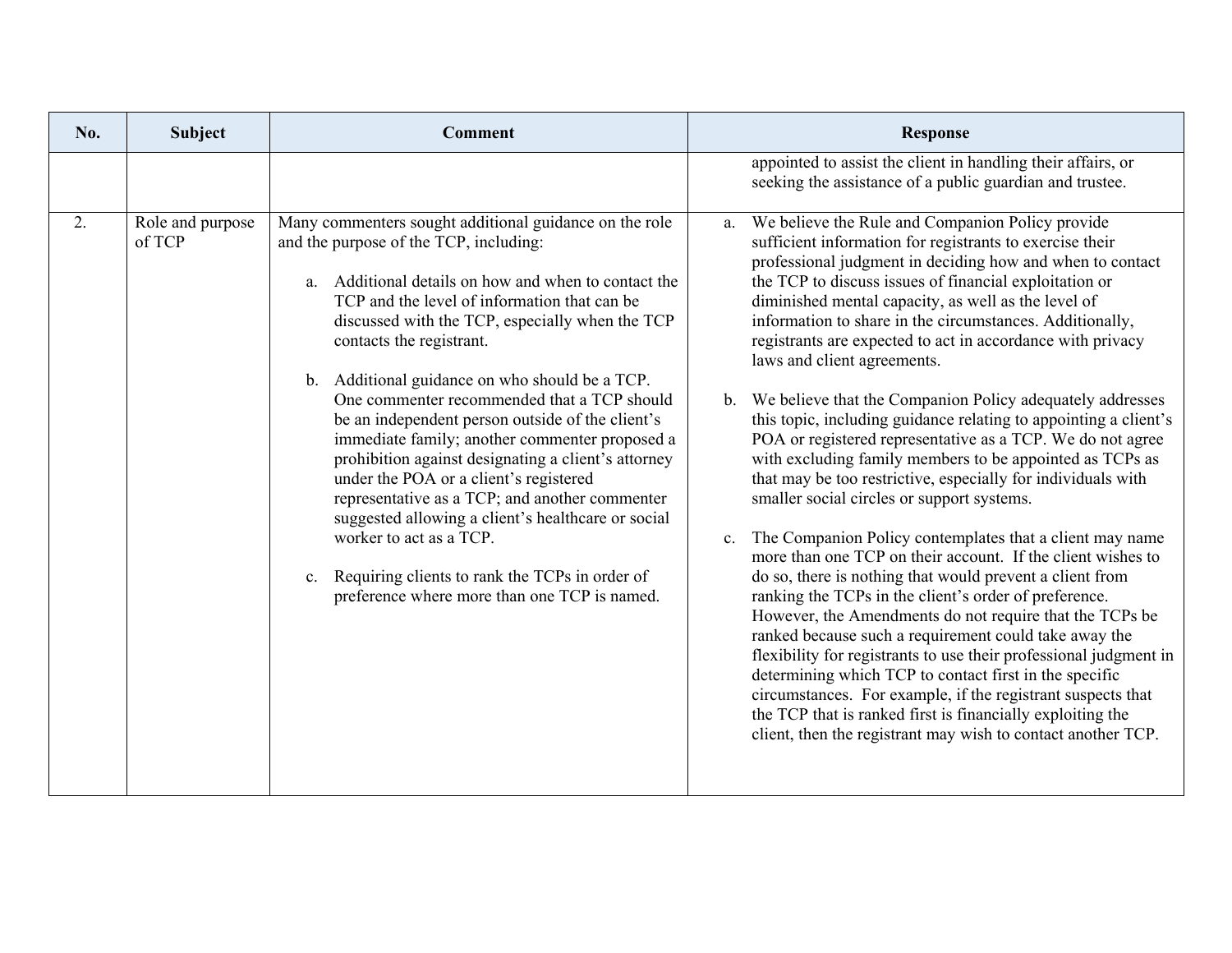| No. | Subject                                                                                                                    | <b>Comment</b>                                                                                                                                                                                                                                                                                                                                                                                                                                                                                                                                                                                                                                                                                                                                                                                                                                                                                                                                                                                                                                                                                          | <b>Response</b>                                                                                                                                                                                                                                                                                                                                                                                            |
|-----|----------------------------------------------------------------------------------------------------------------------------|---------------------------------------------------------------------------------------------------------------------------------------------------------------------------------------------------------------------------------------------------------------------------------------------------------------------------------------------------------------------------------------------------------------------------------------------------------------------------------------------------------------------------------------------------------------------------------------------------------------------------------------------------------------------------------------------------------------------------------------------------------------------------------------------------------------------------------------------------------------------------------------------------------------------------------------------------------------------------------------------------------------------------------------------------------------------------------------------------------|------------------------------------------------------------------------------------------------------------------------------------------------------------------------------------------------------------------------------------------------------------------------------------------------------------------------------------------------------------------------------------------------------------|
| 3.  | Non-individual<br>clients<br>(Responses to<br>question $#I$ in the<br>Proposals)                                           | Some commenters recommended that the TCP<br>requirement should not apply in respect of non-individual<br>clients because:<br>a. it could be challenging for a registrant to collect<br>TCP information and keep this information<br>current, particularly where there are numerous<br>beneficial owners;<br>b. it is the responsibility of the business owner or<br>manager (and not of a registrant) to establish a<br>succession plan;<br>the TCP may not be familiar with or be in a<br>c.<br>position to deal with matters related to the entity.<br>One commenter suggested not applying the TCP<br>requirement in respect of non-individual clients at this<br>time and re-examining the possibility of expanding the<br>rule at a later time.<br>On the other hand, many commenters supported the idea<br>of the TCP requirement applying to certain types of non-<br>individual clients as there may be value in requiring the<br>collection of TCP information from non-individual clients<br>that are closely held and are, in effect, a part of an<br>individual's personal investment plan. | After considering the comments received, we have decided to<br>proceed with having the TCP provision apply only in respect of<br>clients that are individuals. However, the Companion Policy<br>provides that a registrant is not precluded from asking for TCP<br>information from a non-individual client that, for example, is closely<br>held and is part of an individual's personal investment plan. |
| 4.  | Firms that<br>exclusively offer<br>order execution<br>only services<br>(Responses to<br>question $#2$ in the<br>Proposals) | Some commenters were of the view that the TCP<br>requirement should apply to IIROC Dealer Members that<br>exclusively offer order execution only services (OEO<br>firms) as OEO firms can play a role in detecting unusual<br>trading or requests for withdrawals or transfers through<br>use of technology. In addition, carving out OEO firms<br>from the requirement may result in exploiters encouraging<br>vulnerable clients to move their accounts to OEO firms to<br>circumvent these investor protection measures.                                                                                                                                                                                                                                                                                                                                                                                                                                                                                                                                                                             | After considering the comments received, we have decided not to<br>carve out OEO firms from the TCP requirement. Since there is no<br>prescribed form for fulfilling the TCP requirement, we believe there<br>is sufficient flexibility for OEO firms to comply with the TCP<br>requirement in a way that fits with their business model.                                                                  |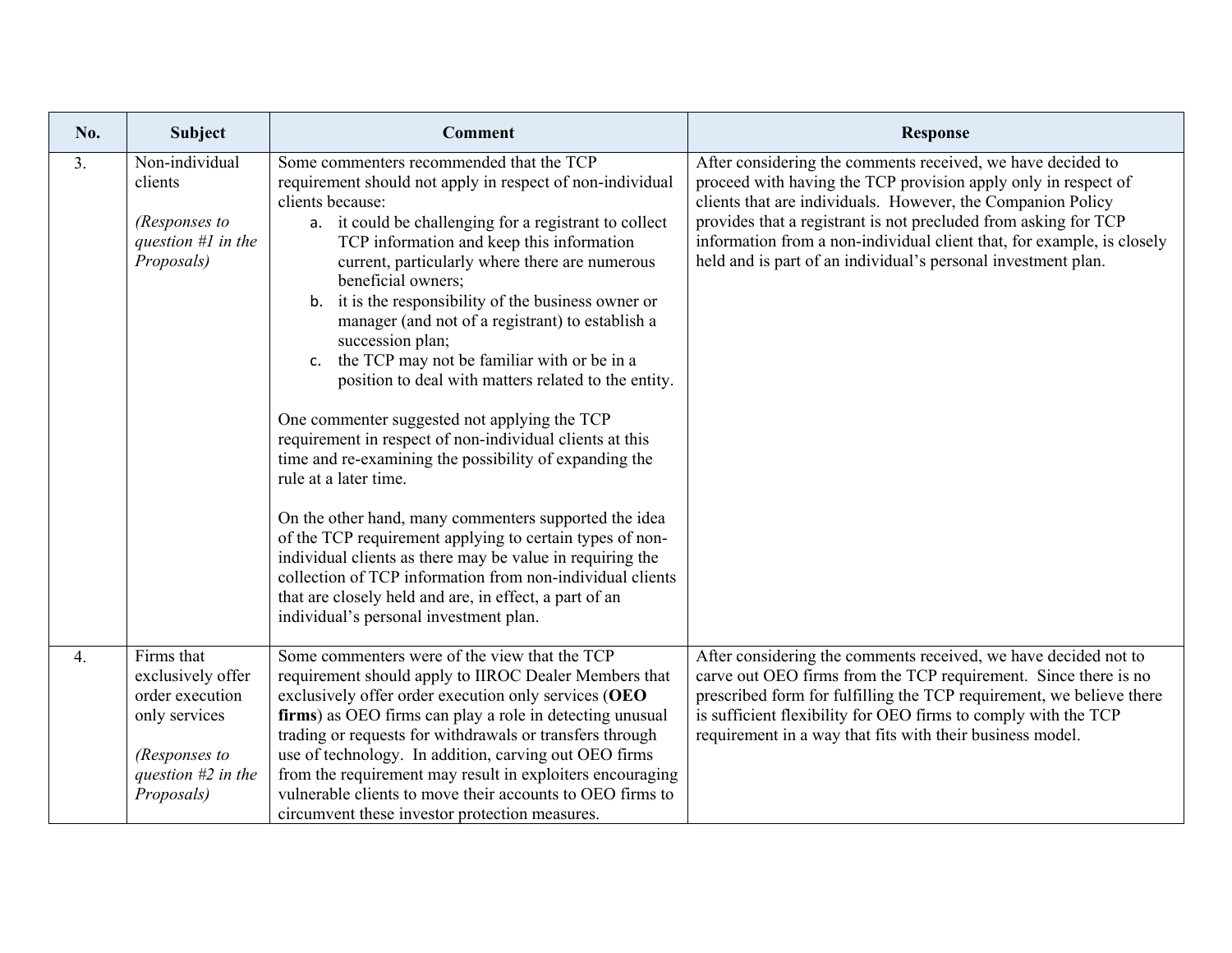| No. | Subject                                                                                      | <b>Comment</b>                                                                                                                                                                                                                                                                                                                                                                                                                                                                                                                                                                                                                                                                                                                                                                                                                                                                                                                                                                                                                 | <b>Response</b>                                                                                                                                                                                                                                                                                                                                                                                                                                                                                                                                                                                                                                                                                                                                                                                                                                                                                                                                                                                                               |
|-----|----------------------------------------------------------------------------------------------|--------------------------------------------------------------------------------------------------------------------------------------------------------------------------------------------------------------------------------------------------------------------------------------------------------------------------------------------------------------------------------------------------------------------------------------------------------------------------------------------------------------------------------------------------------------------------------------------------------------------------------------------------------------------------------------------------------------------------------------------------------------------------------------------------------------------------------------------------------------------------------------------------------------------------------------------------------------------------------------------------------------------------------|-------------------------------------------------------------------------------------------------------------------------------------------------------------------------------------------------------------------------------------------------------------------------------------------------------------------------------------------------------------------------------------------------------------------------------------------------------------------------------------------------------------------------------------------------------------------------------------------------------------------------------------------------------------------------------------------------------------------------------------------------------------------------------------------------------------------------------------------------------------------------------------------------------------------------------------------------------------------------------------------------------------------------------|
|     |                                                                                              | On the other hand, a few commenters recommended<br>carving out OEO firms from the TCP requirement on the<br>basis that OEO firms do not have a suitability obligation,<br>have little information on their clients, and do not have<br>regular communications with their clients for them to be<br>able to identify issues of financial exploitation or<br>diminished mental capacity. One of these commenters<br>asked that the carve out be extended to online advisers. In<br>the absence of a carve out for OEO firms and online<br>advisers, the commenter asked that careful consideration<br>be given to tailor the provisions to the unique constructs<br>of these business channels.                                                                                                                                                                                                                                                                                                                                  |                                                                                                                                                                                                                                                                                                                                                                                                                                                                                                                                                                                                                                                                                                                                                                                                                                                                                                                                                                                                                               |
| 5.  | "Reasonable<br>steps" to obtain<br>the name and<br>contact<br>information of a<br><b>TCP</b> | Several commenters sought additional guidance on what<br>constitutes "reasonable steps" to obtain TCP information.<br>Several commenters recommended that the account<br>opening forms have a defined entry block where the client<br>can decide if they want to name a $TCP - this$ would<br>provide objective evidence that the firm has taken<br>reasonable steps. One commenter suggested that a draft<br>model of authorization to communicate with the TCP<br>should be included in an Appendix of the Companion<br>Policy, as suggested in Protecting Vulnerable Clients - A<br>practical guide for the financial services industry<br>published by the Autorité des marchés financiers (the<br><b>AMF</b> Guide).<br>One commenter queried how a registrant will be able to<br>produce documents to satisfy the requirement to keep<br>records that demonstrate that they took reasonable steps to<br>collect TCP information, if a client refuses to designate a<br>TCP and does not provide reasons for the refusal. | Please see the Companion Policy under "Obtaining trusted contact<br>person information and consent" for relevant guidance.<br>The Amendments do not prescribe a form in order to provide<br>registrants with sufficient flexibility to comply with the TCP<br>requirement in a way that fits their business model. However,<br>registrants are encouraged to refer to other supportive resources, such<br>as the AMF Guide and OSC Staff Notice 11-790 Protecting Aging<br>Investors through Behavioural Insights. Registrants should keep in<br>mind that these sample forms are for information purposes only and<br>should be mindful of obligations under applicable privacy legislation<br>and client agreements relating to the collection, use and disclosure of<br>personal information.<br>If a client refuses to provide TCP information, registrants should<br>document the refusal. Documenting the refusal will help demonstrate<br>that the registrant took reasonable steps to collect the TCP<br>information. |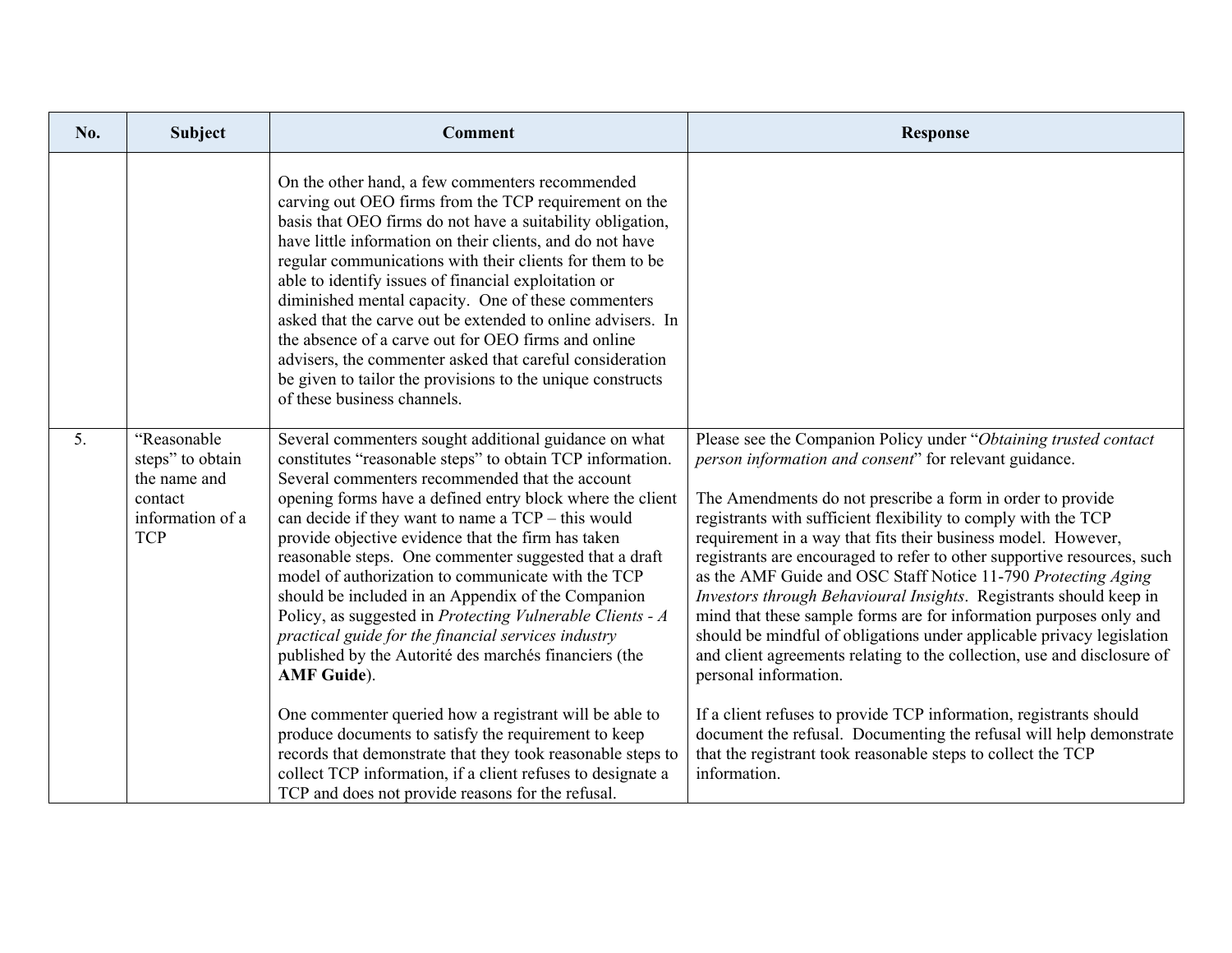| No. | Subject                                                    | <b>Comment</b>                                                                                                                                                                                                                                                                                                                                                                                                                          | <b>Response</b>                                                                                                                                                                                                                                                                                                                                                                                                                                                                                                                                                                                                                                                                                                                                |
|-----|------------------------------------------------------------|-----------------------------------------------------------------------------------------------------------------------------------------------------------------------------------------------------------------------------------------------------------------------------------------------------------------------------------------------------------------------------------------------------------------------------------------|------------------------------------------------------------------------------------------------------------------------------------------------------------------------------------------------------------------------------------------------------------------------------------------------------------------------------------------------------------------------------------------------------------------------------------------------------------------------------------------------------------------------------------------------------------------------------------------------------------------------------------------------------------------------------------------------------------------------------------------------|
|     |                                                            |                                                                                                                                                                                                                                                                                                                                                                                                                                         | More generally, registrants are reminded of the obligation to maintain<br>records in accordance with section 11.5 [General requirements for<br>records].                                                                                                                                                                                                                                                                                                                                                                                                                                                                                                                                                                                       |
| 6.  | Risk-based<br>approach to<br>collecting TCP<br>information | While commenters were generally supportive of the<br>requirement to collect TCP information from all clients<br>(and not just vulnerable clients or those over a certain<br>age), one commenter suggested allowing registrants to<br>take a risk-based approach to collecting TCP information.<br>Example of a risk-based approach included some criteria<br>that would indicate that a client could be at risk of being<br>vulnerable. | We believe that asking all clients for TCP information at the outset of<br>the client relationship and on an ongoing basis will help the registrant<br>respond promptly if any concerns around financial exploitation or<br>diminished mental capacity arise. Collecting this information from a<br>client when the client may already be vulnerable or have diminished<br>mental capacity might be challenging or too late for registrants to be<br>able to take protective action.<br>We also believe that asking all clients for this information at the<br>outset and on an ongoing basis will encourage clients to turn their<br>mind to these issues to better prepare themselves and plan for how<br>they wish to manage their affairs. |
| 7.  | $TCP - age$<br>requirement                                 | A few commenters were of the view that the TCP need<br>not have reached the age of majority given their limited<br>role with no ability to transact on the client's account.                                                                                                                                                                                                                                                            | After considering the comments received, we have eliminated the<br>requirement for the TCP to be of the age of majority or older. In the<br>absence of such a requirement, we have provided guidance in the<br>Companion Policy that registrants should encourage their clients to<br>name as the TCP an individual who is trusted, is mature and has the<br>ability to communicate and engage in these difficult conversations<br>with the registrant about the client's personal situation.                                                                                                                                                                                                                                                  |
| 8.  | Location of the<br>TCP provision                           | Some commenters were of the view that the fact that a<br>client may proceed with account opening without naming<br>a TCP could be made clearer. To clarify this, several<br>commenters recommended that the TCP requirement be<br>placed outside of subsection $13.2(2)$ as other information<br>to be collected under subsection 13.2(2) (i.e., KYC<br>information) are, for all intents and purposes, essential.                      | To address this concern, we have relocated the TCP requirement to a<br>new section 13.2.01 [Know your client - trusted contact person]. In<br>addition, the Companion Policy clarifies that registrants are not<br>prevented from opening and maintaining a client account if the client<br>refuses or fails to identify a TCP.                                                                                                                                                                                                                                                                                                                                                                                                                |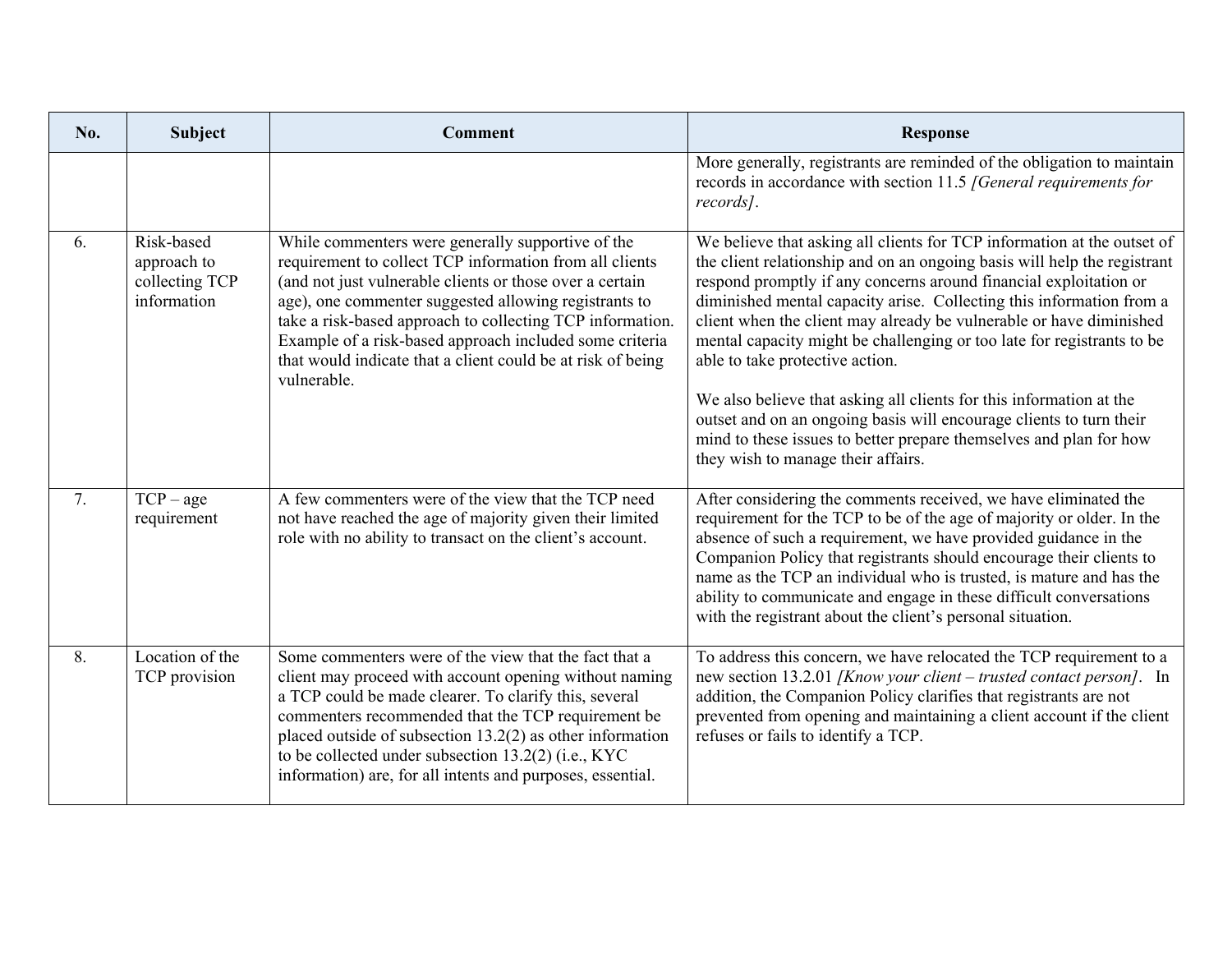| No. | <b>Subject</b>                                                                                      | <b>Comment</b>                                                                                                                                                                                                                                                                                                                                                                                                                                                                                                                                  | <b>Response</b>                                                                                                                                                                                                                                                          |
|-----|-----------------------------------------------------------------------------------------------------|-------------------------------------------------------------------------------------------------------------------------------------------------------------------------------------------------------------------------------------------------------------------------------------------------------------------------------------------------------------------------------------------------------------------------------------------------------------------------------------------------------------------------------------------------|--------------------------------------------------------------------------------------------------------------------------------------------------------------------------------------------------------------------------------------------------------------------------|
| 9.  | <b>Updating TCP</b><br>information for a<br>client who<br>previously<br>refused to appoint<br>a TCP | One commenter requested guidance on regulatory<br>expectations relating to updating existing TCP<br>appointments or refusals to make one. This commenter<br>suggested that "the purpose of updating should be to<br>ensure that the registrant has the correct TCP for the<br>client, along with the TCP's address and contact<br>information. If a client has previously refused to appoint<br>a TCP, the registrant may discuss the reasons for<br>appointing a TCP and offer the client an opportunity to<br>reconsider the prior decision." | We have included guidance in the Companion Policy to clarify that<br>when updating TCP information for a client who has previously<br>refused to provide TCP information, registrants should ask the client<br>if they would like to provide the TCP information.        |
| 10. | Timing of<br>collecting and<br>updating TCP<br>information                                          | One commenter recommended that the guidance indicate<br>that at the time KYC information is being collected or<br>updated, registrants should also take reasonable steps to<br>obtain or update TCP information.                                                                                                                                                                                                                                                                                                                                | The Rule and Companion Policy contemplate that registrants are<br>expected to take reasonable steps to obtain TCP information as part<br>of the KYC process, and that TCP information be updated as part of<br>the process to update KYC information.                    |
|     | <b>IV.</b> Temporary Holds                                                                          |                                                                                                                                                                                                                                                                                                                                                                                                                                                                                                                                                 |                                                                                                                                                                                                                                                                          |
| 1.  | Firms that<br>exclusively offer<br>order execution<br>only services                                 | Commenters were uniformly of the view that the<br>temporary hold provision could be a useful resource for<br>OEO firms; accordingly, they felt that OEO firms should<br>not be carved out for the purposes of this provision.                                                                                                                                                                                                                                                                                                                   | In light of the comments, we have decided to proceed with having the<br>temporary hold provision apply to OEO firms.<br>We note that the Amendments provide a tool for use by registered<br>firms where they have a reasonable belief of financial exploitation of       |
|     | (Responses to<br>question $#2$ in the<br>Proposals)                                                 | One commenter added that it is important for regulators to<br>focus on "reasonable belief" recognizing that these firms<br>may not always be able to identify financial exploitation<br>or diminished mental capacity.                                                                                                                                                                                                                                                                                                                          | a vulnerable client, or a lack of mental capacity of a client to make<br>decisions involving financial matters. The Amendments do not<br>impose an obligation to use the tool.                                                                                           |
| 2.  | Portfolio<br>managers and<br>exempt market<br>dealers                                               | One commenter felt that a portfolio manager acting under<br>discretionary trading authority need not be included in the<br>temporary hold provisions. The commenter also proposed<br>a carve out for exempt market dealers in a transactional<br>relationship as they would not have insight into a client's<br>ongoing mental capacity or vulnerability to exploitation.                                                                                                                                                                       | Since the temporary hold provision is intended to be a tool and there<br>is no obligation to use the tool, we do not believe that any carve outs<br>are necessary. Registered firms that do not place any temporary<br>holds will not need to comply with section 13.19. |
| 3.  | Free and<br>informed                                                                                | One commenter from Québec suggested adding the<br>element of free and informed financial decision-making to                                                                                                                                                                                                                                                                                                                                                                                                                                     | We appreciate the comment; however, we consider important that<br>Québec registrants be subject to the same standard when placing                                                                                                                                        |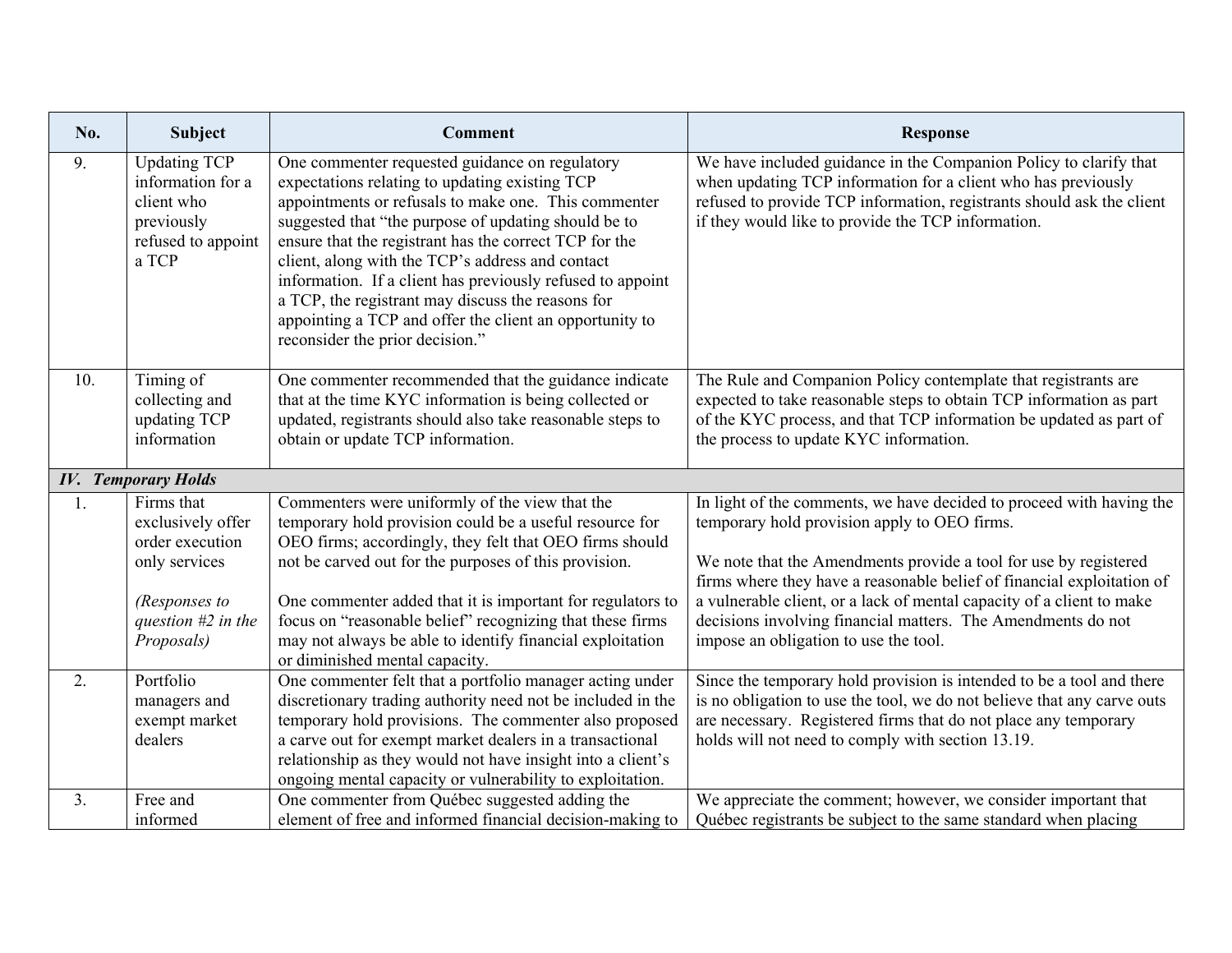| No.              | Subject                                                                                                                                                                                                                                                     | <b>Comment</b>                                                                                                                                                                                                                                                                                                                                                                                                                                                                                                                                                            | <b>Response</b>                                                                                                                                                                                                                                                                                                                                                                                                                                                                                                                                                                                                                                                                                                                   |
|------------------|-------------------------------------------------------------------------------------------------------------------------------------------------------------------------------------------------------------------------------------------------------------|---------------------------------------------------------------------------------------------------------------------------------------------------------------------------------------------------------------------------------------------------------------------------------------------------------------------------------------------------------------------------------------------------------------------------------------------------------------------------------------------------------------------------------------------------------------------------|-----------------------------------------------------------------------------------------------------------------------------------------------------------------------------------------------------------------------------------------------------------------------------------------------------------------------------------------------------------------------------------------------------------------------------------------------------------------------------------------------------------------------------------------------------------------------------------------------------------------------------------------------------------------------------------------------------------------------------------|
|                  | financial<br>decision-making<br>(Applicable in<br>Québec)                                                                                                                                                                                                   | ensure consistency with the general principle of law set<br>out on the Civil Code of Québec                                                                                                                                                                                                                                                                                                                                                                                                                                                                               | temporary holds in situations where there is a reasonable belief that<br>the client does not have the mental capacity to make decisions<br>involving financial matters. The standard set out in section 13.19<br>(i.e., the conditions under which a temporary hold is placed) is meant<br>to regulate a specific aspect of the relationship between registrants<br>and their clients in the context of securities laws.                                                                                                                                                                                                                                                                                                          |
| 4.               | Application -<br>holds that are<br>placed where<br>there is a<br>reasonable belief<br>that the client<br>does not have the<br>mental capacity to<br>make decisions<br>involving<br>financial matters<br>(Responses to<br>question $#3$ in the<br>Proposals) | Many commenters supported having the temporary hold<br>provision apply where there is a reasonable belief that the<br>client does not have the mental capacity to make financial<br>decisions.<br>One commenter felt that the provision should be limited<br>to cases of financial exploitation.                                                                                                                                                                                                                                                                          | The temporary hold provision will apply to holds that are placed on<br>the basis of a reasonable belief that the client does not have the<br>mental capacity to make decisions involving financial matters.                                                                                                                                                                                                                                                                                                                                                                                                                                                                                                                       |
| $\overline{5}$ . | Application -<br>purchase or sale<br>of securities, and<br>the transfer of<br>cash or securities<br>to another firm<br>(Responses to<br>question $#4$ in the<br>Proposals)                                                                                  | Many commenters supported having the temporary hold<br>provision apply to holds that are placed on the purchase<br>and sale of securities, and the transfer of cash or securities<br>to another firm as these transactions can be equally as<br>harmful as withdrawals.<br>On the other hand, one commenter believed that<br>temporary holds should not be extended to the purchase<br>and sale of securities because the risk can be mitigated in<br>other ways (e.g., documenting waiving of suitability,<br>terminating the client account, contacting the TCP to deal | The temporary hold provision will apply to holds that are placed on<br>the purchase and sale of a security on behalf of a client, and on the<br>withdrawal or transfer of cash and securities from a client's account.<br>We do not agree that the risk can be adequately mitigated in other<br>ways. Documenting and allowing the client to waive suitability<br>would not protect the client's assets. Terminating the client account<br>may result in the client being placed at greater risk (e.g., the client<br>may be persuaded to take their money to a registrant that does not<br>know the client well enough to identify any suspicious context). A<br>client may not have chosen to name a TCP, or the TCP may not be |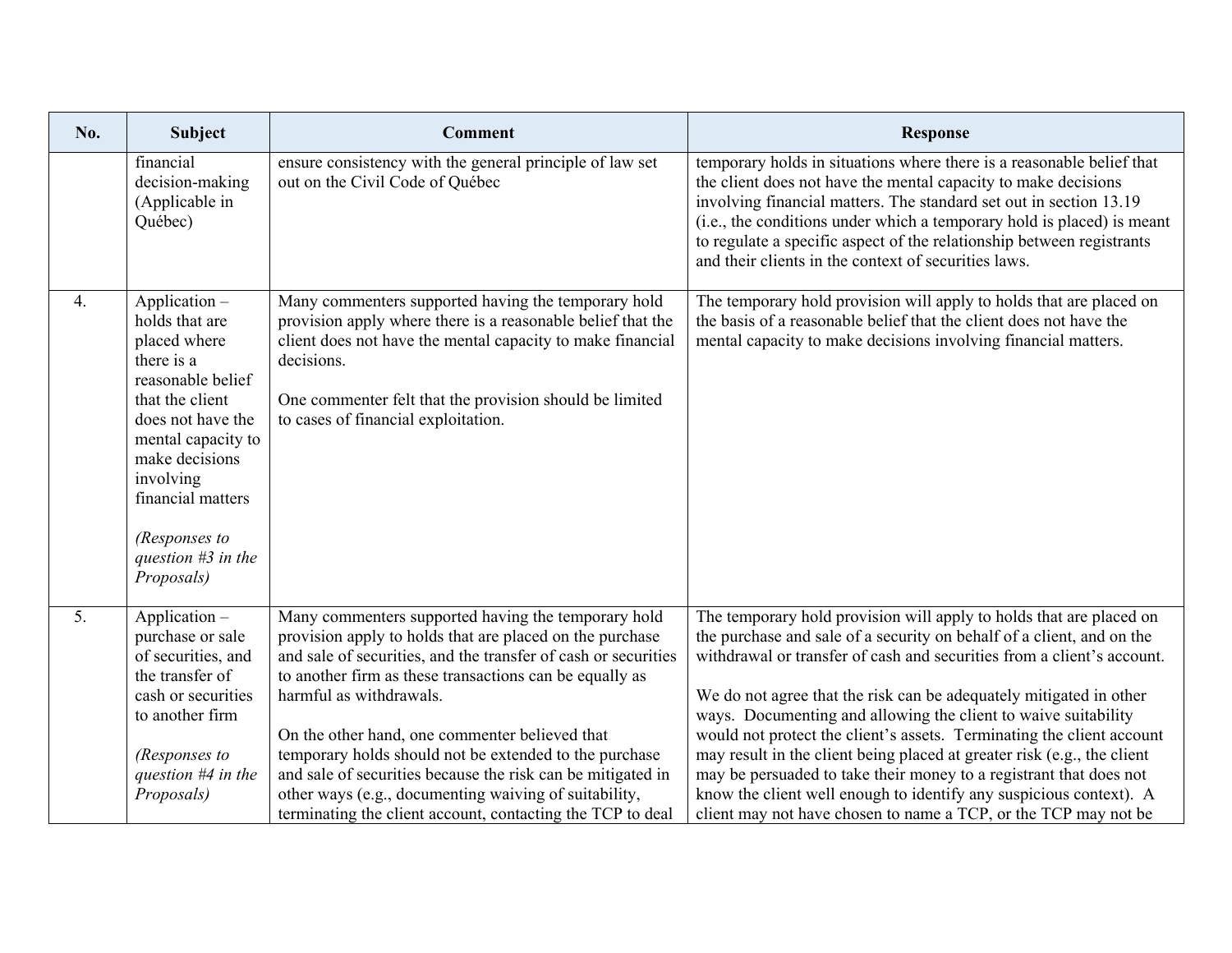| No. | <b>Subject</b>                                                                                | <b>Comment</b>                                                                                                                                                                                                                                                                                                                                                                                                                                                                                                                                                                                                                                                                                                                                                                                         | <b>Response</b>                                                                                                                                                                                                                                                                                                                                                                                                                                                                                                                                                                                                                                                                                                                                                                                                                                                                                                                                                                                                                                                   |
|-----|-----------------------------------------------------------------------------------------------|--------------------------------------------------------------------------------------------------------------------------------------------------------------------------------------------------------------------------------------------------------------------------------------------------------------------------------------------------------------------------------------------------------------------------------------------------------------------------------------------------------------------------------------------------------------------------------------------------------------------------------------------------------------------------------------------------------------------------------------------------------------------------------------------------------|-------------------------------------------------------------------------------------------------------------------------------------------------------------------------------------------------------------------------------------------------------------------------------------------------------------------------------------------------------------------------------------------------------------------------------------------------------------------------------------------------------------------------------------------------------------------------------------------------------------------------------------------------------------------------------------------------------------------------------------------------------------------------------------------------------------------------------------------------------------------------------------------------------------------------------------------------------------------------------------------------------------------------------------------------------------------|
|     |                                                                                               | with the issues, alerting the new registrant to the<br>concerns).                                                                                                                                                                                                                                                                                                                                                                                                                                                                                                                                                                                                                                                                                                                                      | willing or able to assist the firm. Registrants may not be willing to<br>alert the new registrant because of privacy considerations. On the<br>other hand, placing a temporary hold while the registered firm<br>reviews the relevant facts and takes any other appropriate actions<br>may help preserve client assets.                                                                                                                                                                                                                                                                                                                                                                                                                                                                                                                                                                                                                                                                                                                                           |
| 6.  | Placing temporary<br>holds in other<br>circumstances                                          | A few commenters sought clarification that registrants are<br>permitted to place temporary holds in situations other than<br>financial exploitation of a vulnerable client or diminished<br>mental capacity. For example, they wanted to ensure they<br>could continue to place holds in cases of romance frauds,<br>misuse of funds by family and friends of a client who<br>might not be captured by the definition of "vulnerable"<br>client".<br>Two commenters also felt that temporary holds should be<br>permitted in other contexts such as account opening or<br>closing, transfer to another account within the same firm<br>(e.g., a joint account), and client instructions generally<br>(e.g., changes of account ownership, beneficiary, power<br>of attorney, or banking instructions). | We understand that there may be other circumstances under which a<br>registered firm and its registered individuals may want to place a<br>temporary hold. The Amendments are not intended to restrict the<br>registrant's ability to place temporary holds in those circumstances.<br>As stated in the Companion Policy, there is nothing in securities<br>legislation that prevents registered firms and individuals from placing<br>a temporary hold that they are otherwise legally entitled to place.<br>When placing a temporary hold, registered firms and their registered<br>individuals are reminded of their obligation to comply with securities<br>laws, including the obligation to deal fairly, honestly and in good<br>faith with their clients.<br>While, at this time, expanding the application of section 13.19 to<br>other circumstances is out of scope for this project, the CSA may<br>consider conducting a retrospective review to assess the efficacy and<br>engagement of the Amendments, which could lead to future<br>modification. |
| 7.  | Notice<br>requirement v.<br>time limit<br>(Responses to<br>question $#5$ in the<br>Proposals) | Commenters uniformly preferred a notice requirement<br>over a time limit for a temporary hold. In their view,<br>setting a time limit may not be appropriate given the<br>complex nature of issues of financial exploitation or<br>diminished mental capacity. Requiring that holds be<br>lifted after an arbitrary amount of time could result in<br>rushed or incomplete analysis of each case and investor<br>harm.                                                                                                                                                                                                                                                                                                                                                                                 | In light of the comments, we have retained the notice requirement<br>rather than a time limit for the temporary hold provision.                                                                                                                                                                                                                                                                                                                                                                                                                                                                                                                                                                                                                                                                                                                                                                                                                                                                                                                                   |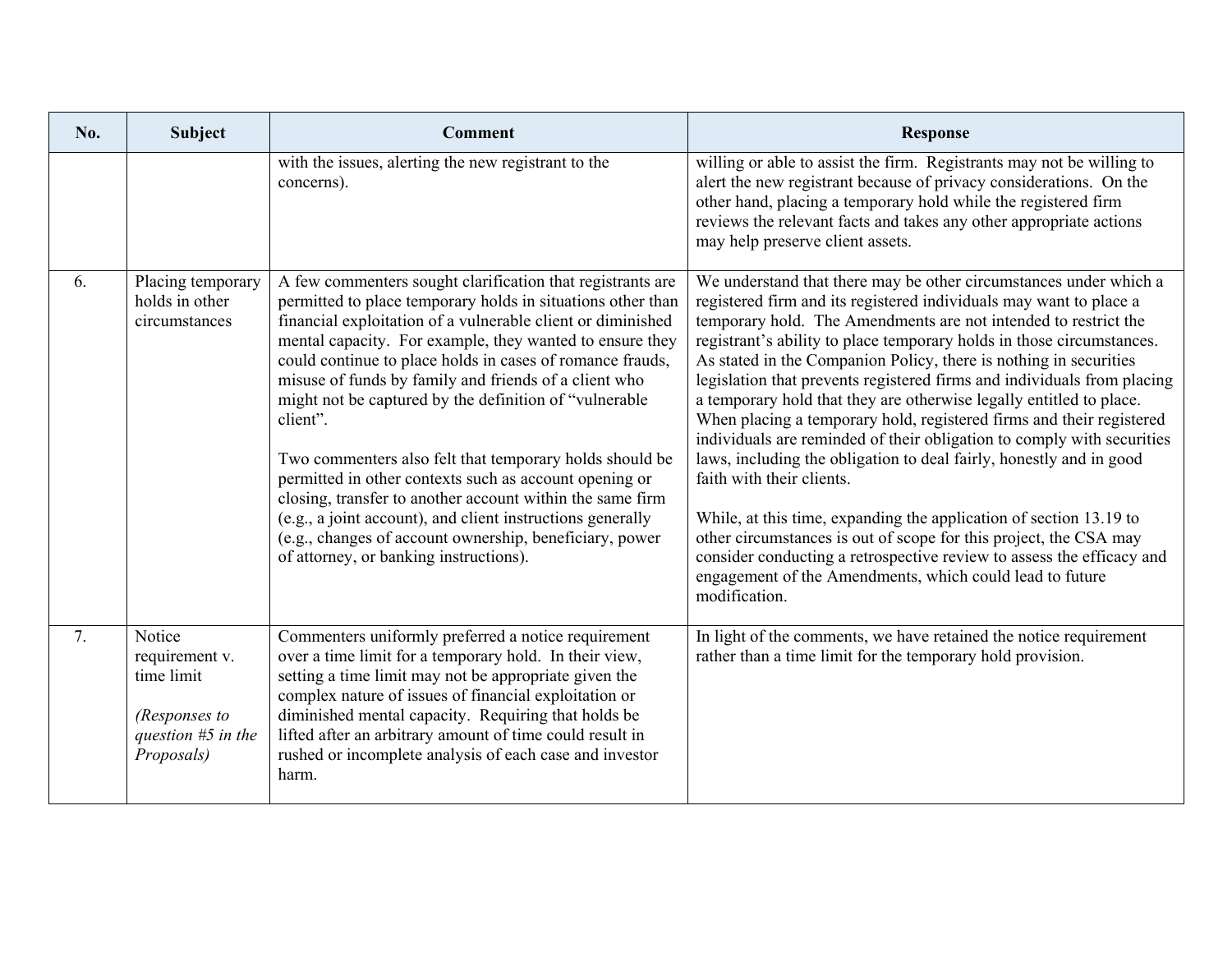| No. | <b>Subject</b>                              | <b>Comment</b>                                                                                                                                                                                                                                                                          | <b>Response</b>                                                                                                                                                                                                                                                                                                                                                                                                                                                                                                                                                                                        |
|-----|---------------------------------------------|-----------------------------------------------------------------------------------------------------------------------------------------------------------------------------------------------------------------------------------------------------------------------------------------|--------------------------------------------------------------------------------------------------------------------------------------------------------------------------------------------------------------------------------------------------------------------------------------------------------------------------------------------------------------------------------------------------------------------------------------------------------------------------------------------------------------------------------------------------------------------------------------------------------|
| 8.  | Initial notification                        | Some commenters suggested that the timeline for<br>notification in section 13.19(3)(b) be specified rather than<br>"as soon as possible"; however, there could be an<br>exception when extenuating circumstances prevent<br>notification within a specified timeline.                   | As the commenters noted, there could be extenuating circumstances<br>that would prevent notification within a specified timeline. In order<br>to provide flexibility in these circumstances, section $13.19(3)(b)$ will<br>require registered firms to provide notice of the temporary hold and<br>the reasons for the temporary hold to the client "as soon as possible"<br>after placing a temporary hold.                                                                                                                                                                                           |
| 9.  | Subsequent<br>notification every<br>30 days | Some commenters expressed that notification every 30<br>days may not be necessary. These commenters preferred<br>a less prescriptive, principles-based or "reasonableness"<br>approach.                                                                                                 | We remain of the view that, where a temporary hold is in place, the<br>client should receive a notification at least every 30 days. This<br>requirement would ensure that the registered firm does not lose sight<br>of the hold, and that the client is provided with reasons for not being<br>able to access their property. However, the extent of the notice need<br>not be burdensome and can be determined contextually and on a case<br>by case basis.                                                                                                                                          |
| 10. | Method of<br>delivery                       | A few commenters recommended that firms be permitted<br>to make their own determination as to the best method of<br>delivery of the notice to a client.                                                                                                                                 | The Amendments do not prescribe a method of delivery in order to<br>provide registered firms with sufficient flexibility to use their<br>professional judgement. For example, if the suspected perpetrator<br>lives with the vulnerable client that the firm believes is being<br>financially exploited, the firm may determine that notice by mail may<br>not be appropriate as it may fail to reach the client or place the client<br>at further risk.<br>Registered firms are reminded of the obligation to maintain records in<br>accordance with section 11.5 [General requirements for records]. |
| 11. | Contacting third<br>parties                 | A few commenters asked for guidance on whether a<br>registrant can contact the TCP when a temporary hold is<br>placed. A few other commenters proposed that registered<br>firms be required to contact the TCP or the client's legal<br>representative when a temporary hold is placed. | The Amendments do not require registered firms to contact any<br>specific third party, such as the TCP, when placing a temporary hold<br>as there may be circumstances where contacting the third party may<br>not be appropriate (e.g., where the third party may be financially<br>exploiting the vulnerable client).<br>However, as stated in the Companion Policy, while there is no<br>requirement to do so, registered firms may wish to contact a TCP or                                                                                                                                        |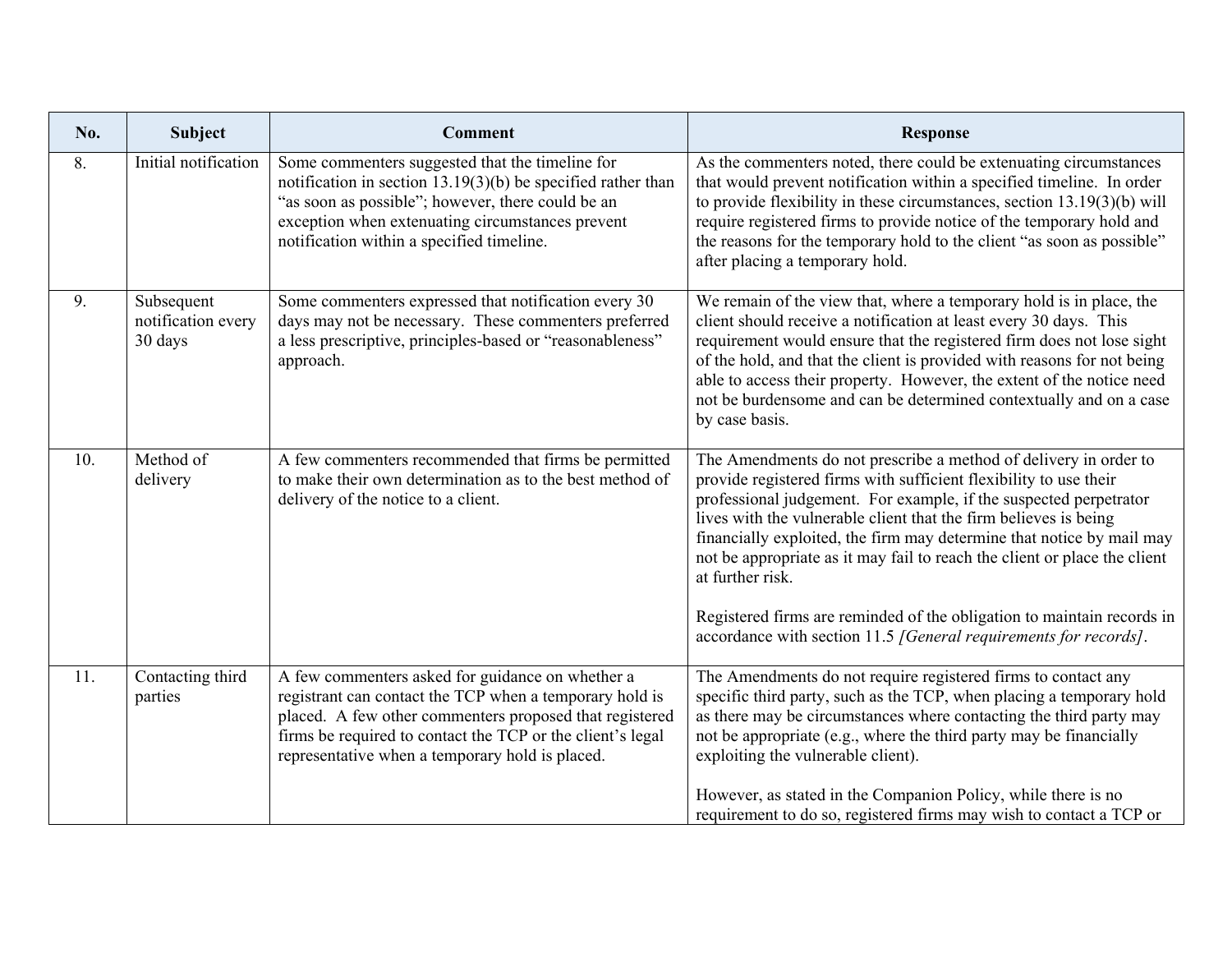| No. | <b>Subject</b>                                                           | <b>Comment</b>                                                                                                                                                                                                                                                                                                                   | <b>Response</b>                                                                                                                                                                                                                                                                                                                                                                                                                                                                                                                                                                                                                                                                                                                                                                                         |
|-----|--------------------------------------------------------------------------|----------------------------------------------------------------------------------------------------------------------------------------------------------------------------------------------------------------------------------------------------------------------------------------------------------------------------------|---------------------------------------------------------------------------------------------------------------------------------------------------------------------------------------------------------------------------------------------------------------------------------------------------------------------------------------------------------------------------------------------------------------------------------------------------------------------------------------------------------------------------------------------------------------------------------------------------------------------------------------------------------------------------------------------------------------------------------------------------------------------------------------------------------|
|     |                                                                          | Another commenter recommended that regulators provide<br>information on when to involve parties such as the public<br>guardian and trustee and local authorities.                                                                                                                                                                | any other third party, in accordance with applicable privacy laws and<br>client agreements, to assist the client.                                                                                                                                                                                                                                                                                                                                                                                                                                                                                                                                                                                                                                                                                       |
| 12. | TCP and<br>temporary holds<br>as distinct<br>concepts                    | One commenter asked for clarification that TCP and<br>temporary holds are distinct concepts, and that having a<br>TCP in place is not a pre-condition for a firm to place a<br>temporary hold.                                                                                                                                   | We have added clarification language in the Companion Policy that<br>the fact that a client has not named a TCP does not preclude a firm<br>from placing a temporary hold in accordance with section 13.19.                                                                                                                                                                                                                                                                                                                                                                                                                                                                                                                                                                                             |
| 13. | Non-suspicious<br>transactions while<br>temporary hold is<br>placed      | A few commenters asked for clarification that non-<br>suspicious transactions (e.g. to cover living expenses,<br>long-term care, transfer to a RRIF account, payment of<br>regular fees) can continue to take place on an account that<br>is subject to a temporary hold.                                                        | As stated in the Companion Policy, a temporary hold contemplated<br>under section 13.19 is not intended as a hold on the entire client<br>account, but rather as a temporary hold over a specific purchase or<br>sale of a security or withdrawal or transfer of cash or securities from<br>a client's account. Transactions unrelated to the suspected financial<br>exploitation or lack of mental capacity should not be subject to the<br>temporary hold. Each purchase or sale of a security or withdrawal or<br>transfer of cash or securities should be reviewed separately.<br>If the transaction, withdrawal or transfer involves all the assets in the<br>account, it may be reasonable to place a temporary hold on the entire<br>account while not limiting the payment of regular expenses. |
| 14. | Concern that<br>temporary hold<br>provision will be<br>used in bad faith | One commenter expressed concern that holds could be<br>used in bad faith by advisors. They asked that the CSA<br>take all necessary steps to ensure that a temporary hold is<br>treated as an investor protection measure that should only<br>be used in good faith, with appropriate rationale and<br>supporting documentation. | As stated in the Companion Policy, when placing a temporary hold in<br>accordance with section 13.19, registered firms and their registered<br>individuals must act in a manner that is consistent with their<br>obligation to deal fairly, honestly and in good faith with their clients.<br>Registered firms and their registered individuals must not use a<br>temporary hold for inappropriate reasons, for example, to delay a<br>disbursement for fear of losing a client.                                                                                                                                                                                                                                                                                                                        |
| 15. | Policies and<br>procedures                                               | A few commenters recommended that registrants have<br>policies and procedures addressing one or more of the<br>following:                                                                                                                                                                                                        | Please see the Companion Policy under "Conditions for temporary<br>hold" for guidance on written policies and procedures registered<br>firms should have in respect of temporary holds. As stated in the<br>Companion Policy, decisions to place a temporary hold should be                                                                                                                                                                                                                                                                                                                                                                                                                                                                                                                             |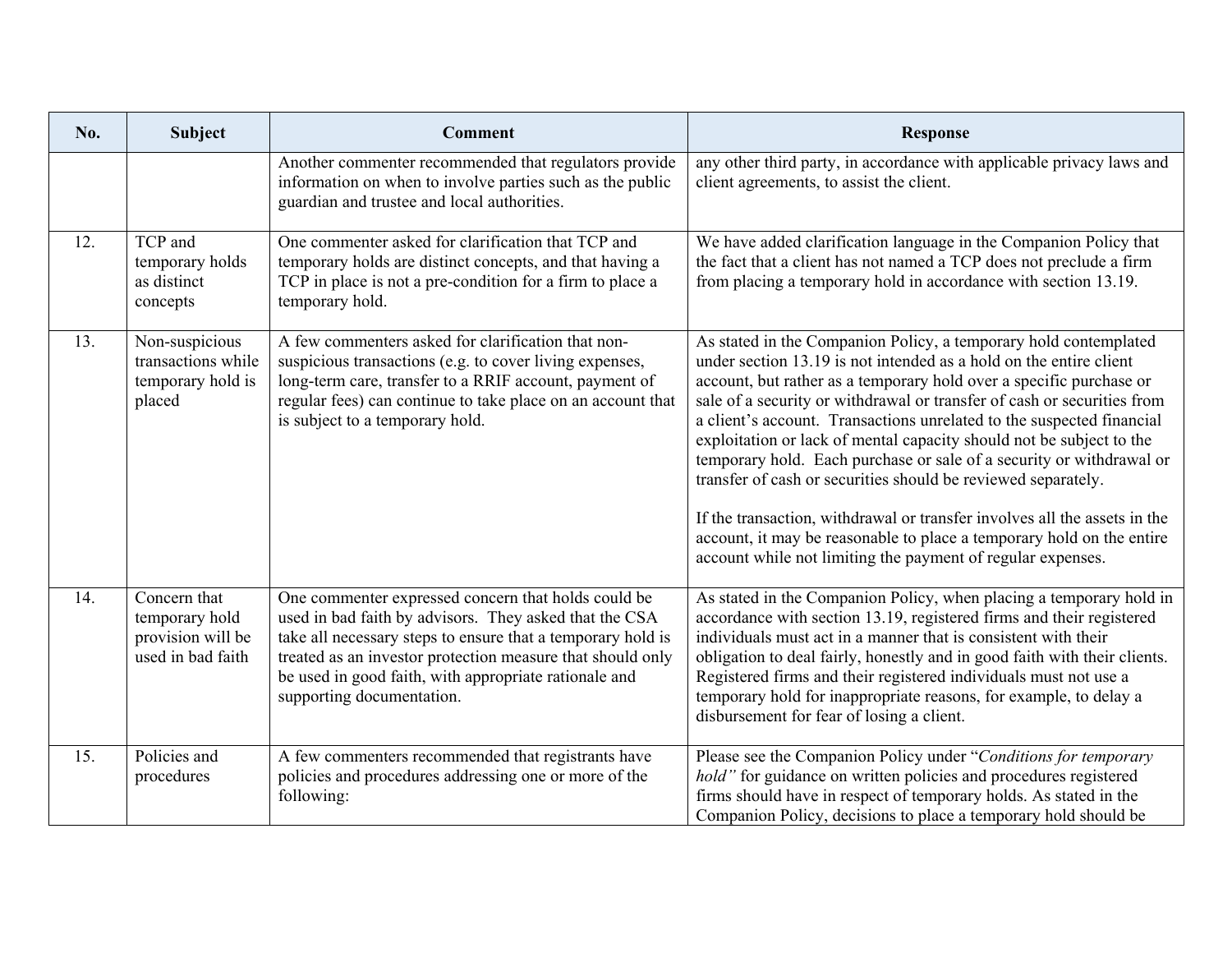| No. | <b>Subject</b>          | <b>Comment</b>                                                                                                                                                                                                                                                                                                                                                                                                                                                                                                                                                                                                                                                                                                                                                                                                                        | <b>Response</b>                                                                                                                                                                                                                                                                                                                                                                                                                                                                                                                                                                                                                                                                                                                                                                                                                                                                                                                                                                                                                                                                             |
|-----|-------------------------|---------------------------------------------------------------------------------------------------------------------------------------------------------------------------------------------------------------------------------------------------------------------------------------------------------------------------------------------------------------------------------------------------------------------------------------------------------------------------------------------------------------------------------------------------------------------------------------------------------------------------------------------------------------------------------------------------------------------------------------------------------------------------------------------------------------------------------------|---------------------------------------------------------------------------------------------------------------------------------------------------------------------------------------------------------------------------------------------------------------------------------------------------------------------------------------------------------------------------------------------------------------------------------------------------------------------------------------------------------------------------------------------------------------------------------------------------------------------------------------------------------------------------------------------------------------------------------------------------------------------------------------------------------------------------------------------------------------------------------------------------------------------------------------------------------------------------------------------------------------------------------------------------------------------------------------------|
|     |                         | Identifying and addressing undue influence and<br>a.<br>diminished capacity.<br>Criteria for placing a temporary hold.<br>b.<br>Internal review requirements.<br>$\mathbf{c}$ .<br>Criteria as to when a hold can be released.<br>d.<br>Whether fees, interest charges, and other expenses<br>e.<br>can continue to be charged during the hold period.<br>f. Reporting to a third party (e.g., public guardian<br>and trustee, law enforcement).<br>One commenter recommended that temporary holds only<br>be made by authorized and qualified supervisory and<br>compliance staff.                                                                                                                                                                                                                                                   | made by the CCO or authorized and qualified supervisory,<br>compliance or legal staff.<br>In considering whether fees, interest charges, and other expenses can<br>continue to be charged during the hold period, we expect firms to use<br>their professional judgment and act in accordance with client<br>agreement and their obligation to deal fairly, honestly and in good<br>faith with their clients.                                                                                                                                                                                                                                                                                                                                                                                                                                                                                                                                                                                                                                                                               |
| 16. | Drafting<br>suggestions | As noted above, we received a number of drafting<br>suggestions and comments, including the following:<br>A few commenters recommended that the<br>a.<br>temporary hold provision be rephrased to the<br>permissive with one commenter noting they<br>would prefer this approach but understood that<br>this would require legislative amendments and<br>therefore was not the optimal approach.<br>b. One commenter questioned the need for a detailed<br>list in section $13.2(2)(e)(iii)$ and suggested<br>revising it to read that the TCP may be contacted<br>to make inquiries regarding "the name and<br>contact information of any personal or legal<br>representative of the client." The commenter<br>suggested that the companion policy could<br>include some of the examples currently set out in<br>subparagraph (iii). | Responses to drafting suggestions and comments are as follows:<br>As stated in the Companion Policy, there is nothing in<br>a.<br>securities legislation that prevents registered firms and<br>individuals from placing a temporary hold that they are<br>otherwise legally entitled to place, and accordingly, granting<br>permissive authority for registered firms to place temporary<br>holds is not strictly necessary. In any event, as one<br>commenter appreciates, explicitly granting such permissive<br>authority for the purposes of providing clarity on this point<br>would require legislative amendment to the provincial<br>securities legislation in many of the CSA jurisdictions.<br>b. We agree with this drafting suggestion and have made<br>revisions to the Rule and the Companion Policy accordingly.<br>For the purposes of the Amendments, we have retained the<br>c.<br>language such that the temporary hold provision applies in<br>cases where a registered firm reasonably believes that the<br>client does not have the mental capacity to make decisions |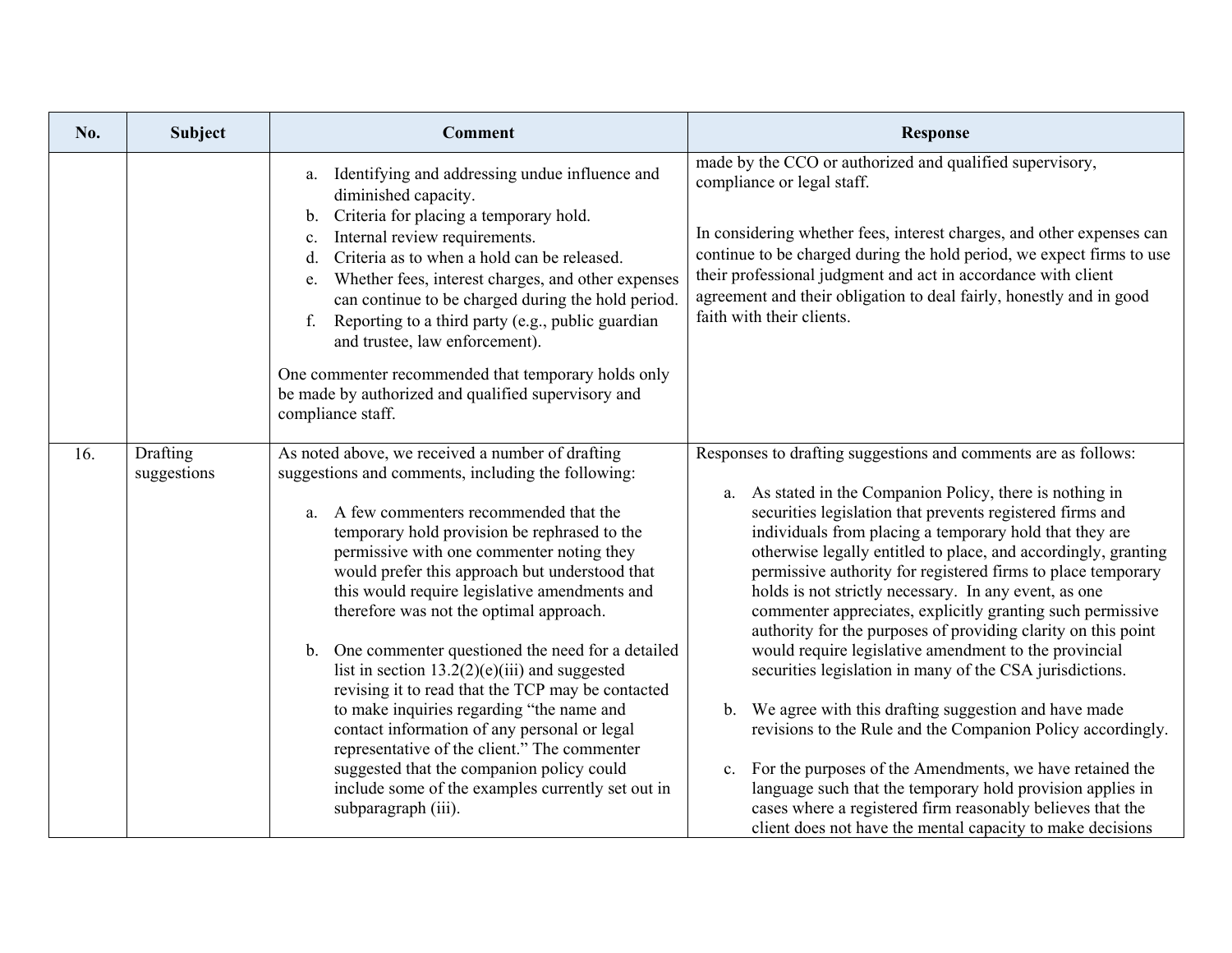| No. | <b>Subject</b>                 | <b>Comment</b>                                                                                                                                                                                                                                                                                                                                                                                                                                                                                                                                                                                                                                                                                                                                                                                                                                                                                                                           | <b>Response</b>                                                                                                                                                                                                                                                                                                                                                                                                                                                                                                                                                                                                                                                                                                                                                                                                                                                                                                                                                                                                                                                                                                                                                                                                                                                                                                                                                                                                                                                                               |
|-----|--------------------------------|------------------------------------------------------------------------------------------------------------------------------------------------------------------------------------------------------------------------------------------------------------------------------------------------------------------------------------------------------------------------------------------------------------------------------------------------------------------------------------------------------------------------------------------------------------------------------------------------------------------------------------------------------------------------------------------------------------------------------------------------------------------------------------------------------------------------------------------------------------------------------------------------------------------------------------------|-----------------------------------------------------------------------------------------------------------------------------------------------------------------------------------------------------------------------------------------------------------------------------------------------------------------------------------------------------------------------------------------------------------------------------------------------------------------------------------------------------------------------------------------------------------------------------------------------------------------------------------------------------------------------------------------------------------------------------------------------------------------------------------------------------------------------------------------------------------------------------------------------------------------------------------------------------------------------------------------------------------------------------------------------------------------------------------------------------------------------------------------------------------------------------------------------------------------------------------------------------------------------------------------------------------------------------------------------------------------------------------------------------------------------------------------------------------------------------------------------|
|     |                                | One commenter suggested revising section<br>c.<br>$13.2(2)(e)(ii)$ to only refer to mental capacity and<br>delete the remaining language (i.e. "as it relates to<br>the client's financial decision making or lack of<br>decision making").                                                                                                                                                                                                                                                                                                                                                                                                                                                                                                                                                                                                                                                                                              | involving financial matters. We have opted to retain the<br>language because mental capacity is contextual and depends<br>on the type of decision to be made. For the purposes of the<br>Amendments, the relevant context relates to the ability of the<br>client to make decisions involving financial matters.                                                                                                                                                                                                                                                                                                                                                                                                                                                                                                                                                                                                                                                                                                                                                                                                                                                                                                                                                                                                                                                                                                                                                                              |
|     | V. Requests for "Safe Harbour" |                                                                                                                                                                                                                                                                                                                                                                                                                                                                                                                                                                                                                                                                                                                                                                                                                                                                                                                                          |                                                                                                                                                                                                                                                                                                                                                                                                                                                                                                                                                                                                                                                                                                                                                                                                                                                                                                                                                                                                                                                                                                                                                                                                                                                                                                                                                                                                                                                                                               |
|     | Safe harbour                   | Many commenters were concerned that without an explicit<br>"safe harbour" or other assurances that would lessen<br>litigation risk or risk of regulatory action, the Proposals<br>would not achieve the desired outcome.<br>The commenters' primary areas of concern could be<br>categorized as follows:<br>a. <b>Privacy</b> – civil liability and regulatory action that<br>may arise from disclosing a client's personal<br>information to a TCP or other third parties such as<br>the public guardian and trustee, law enforcement,<br>or another registrant.<br><b>b.</b> Temporary hold – civil liability and regulatory<br>action that may arise in connection with placing a<br>hold.<br>c. Market $loss - civil$ liability that may arise as a<br>result of any market loss experienced in an<br>account during a temporary hold period.<br>d. <b>Human rights</b> – concerns relating to allegations<br>of age discrimination. | We understand many commenters feel that a "safe harbour" from<br>regulatory and/or civil liability would complement the TCP and<br>temporary hold provisions, particularly as similar initiatives in other<br>jurisdictions contemplate such protections. Below we set out<br>responses in respect of the commenters' primary areas of concern.<br>While we plan to forward the commenters' concerns to the<br>a.<br>Office of the Privacy Commissioner of Canada, as securities<br>regulators, we are unable to provide a regulatory safe harbour<br>in relation to matters outside of our regulatory jurisdiction.<br>For guidance on privacy law matters, we encourage firms to<br>reach out to the Federal Privacy Commissioner or the privacy<br>commissioners in their respective provinces, as applicable.<br>We note that the regulatory context in Canada is such that<br>b.<br>there is nothing in securities legislation that prevents<br>registered firms and individuals from placing a temporary<br>hold that they are otherwise legally entitled to place.<br>Accordingly, a regulatory safe harbour provision is not<br>required within securities legislation.<br>In respect of potential civil liability, the Amendments must<br>c.<br>achieve a balance between protecting investors, offering<br>assurances to registered firms, and respecting clients'<br>autonomy within a private contractual relationship.<br>Accordingly, we are of the view that offering explicit |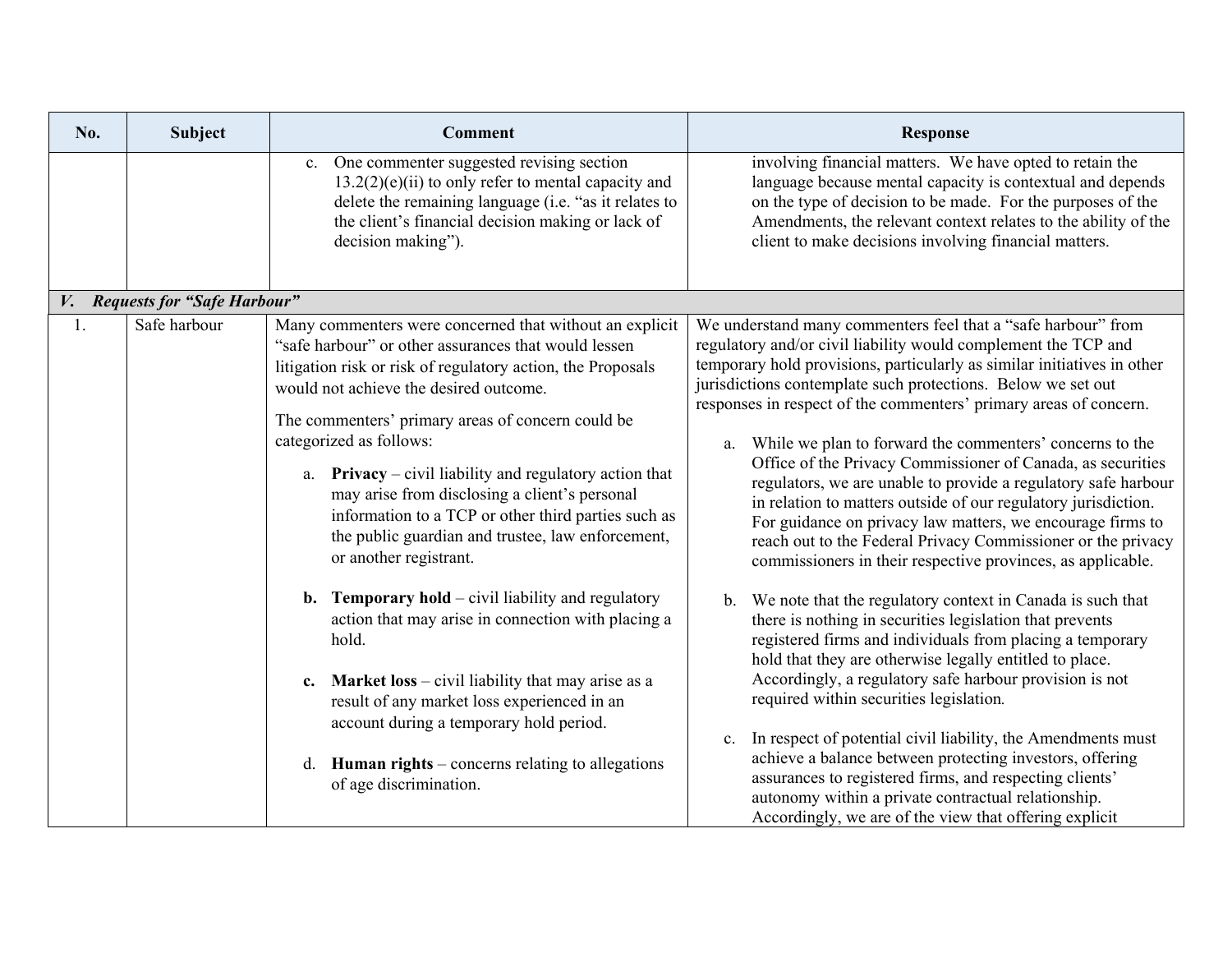| No. | <b>Subject</b>                      | <b>Comment</b>                                                                                                                                                                                                                                                                                                                  | <b>Response</b>                                                                                                                                                                                                                                                                                                                                                                                                                                                                                                                                                                                                                                                |
|-----|-------------------------------------|---------------------------------------------------------------------------------------------------------------------------------------------------------------------------------------------------------------------------------------------------------------------------------------------------------------------------------|----------------------------------------------------------------------------------------------------------------------------------------------------------------------------------------------------------------------------------------------------------------------------------------------------------------------------------------------------------------------------------------------------------------------------------------------------------------------------------------------------------------------------------------------------------------------------------------------------------------------------------------------------------------|
|     |                                     | One commenter noted that a safe harbour is not<br>unprecedented and referred to section 138.4(9) of the<br>Securities Act (Ontario) and section 3.9(3) [Standard of<br>Care] of National Instrument 81-107 Independent Review<br>Committee for Investment Funds.                                                                | protection from civil liability, which would require<br>legislative amendment, is not appropriate in the<br>circumstances. That being said, we believe that placing a<br>temporary hold in good faith according to the prescribed<br>conditions set out in the Amendments may assist registered<br>firms in defending their actions, should they be challenged.<br>We note that the definition of "vulnerable client" does not<br>include an age-marker.<br>For guidance on human rights matters, we encourage firms to<br>reach out to the human rights agency in their respective<br>province or territory, as applicable.                                   |
| 2.  | SRO account<br>transfer rules       | A few commenters recommended that SROs consider<br>exemptions or amendments to their account transfer rules<br>where a temporary hold is in place. For example, IIROC<br>Dealer Member Rules 2300 Account Transfers and MFDA<br>Rule 2.12 Transfers on Account.                                                                 | While IIROC and MFDA are proposing conforming amendments to<br>SRO rules consistent with the Amendments, they are not proposing<br>amendments to IIROC Dealer Member Rules 2300 Account<br>Transfers and MFDA Rule 2.12 Transfers on Account at this time.                                                                                                                                                                                                                                                                                                                                                                                                     |
|     | VI. Other Comments                  |                                                                                                                                                                                                                                                                                                                                 |                                                                                                                                                                                                                                                                                                                                                                                                                                                                                                                                                                                                                                                                |
|     | Client's existing<br>circle of care | A few commenters stated that CSA guidance should<br>acknowledge that clients likely have an existing circle of<br>care, including medical and legal professionals who may<br>be more equipped to make an informed decision on mental<br>capacity. The commenters recommended collaboration<br>with other trusted professionals. | We have included additional commentary in the Companion Policy to<br>suggest that firms may also wish to consider whether there are other<br>trusted friends and family in the client's network that could assist the<br>client, for example, by accompanying the client to a subsequent<br>meeting. Before contacting another party, the firm should consider<br>whether there may be a risk that the other party is involved in the<br>financial exploitation of the vulnerable client. In addition, firms<br>should be mindful of their privacy obligations under applicable<br>privacy legislation and client agreements when contacting a third<br>party. |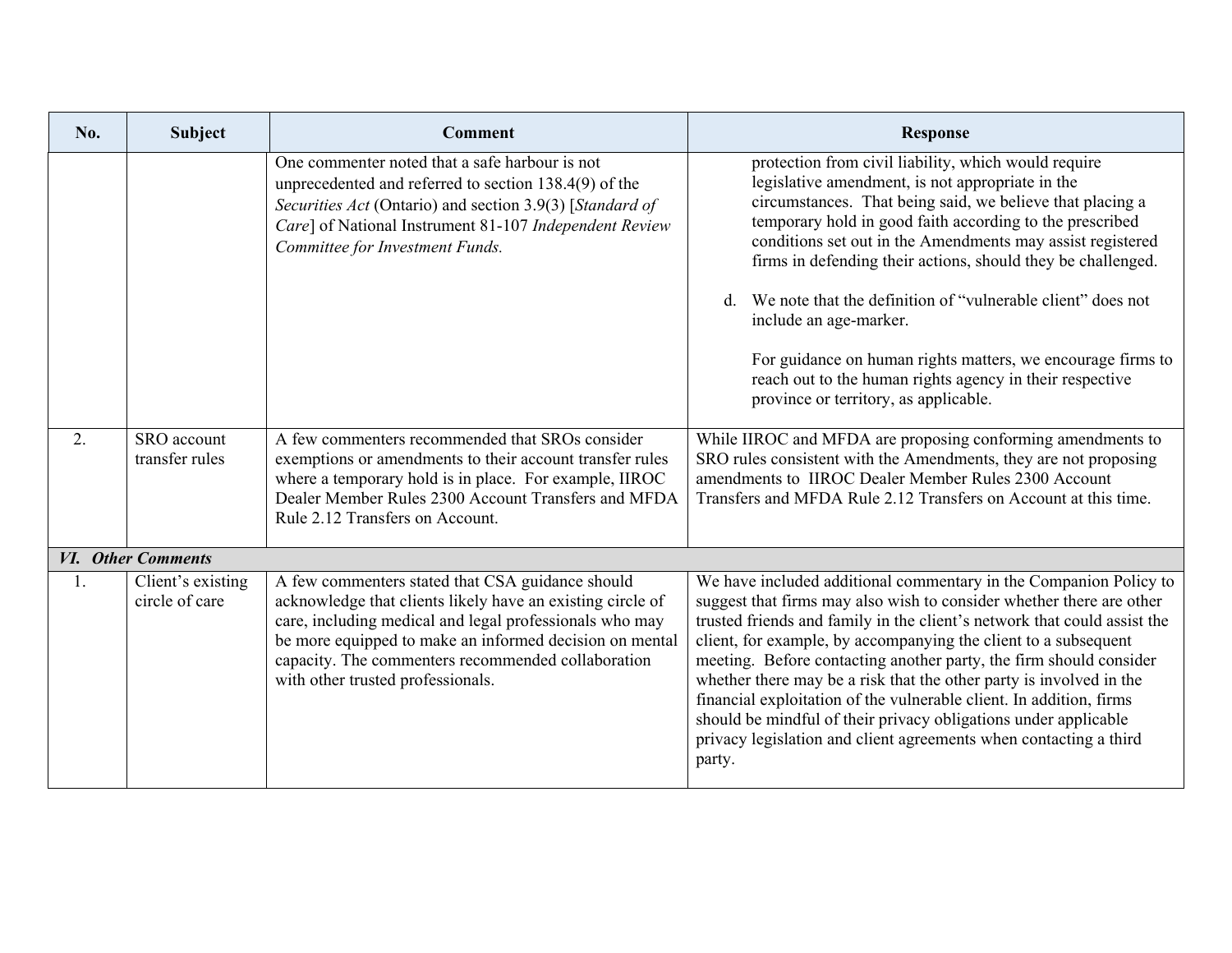| No.              | Subject                                                     | <b>Comment</b>                                                                                                                                                                                                                                                                                                                                                                                                                                                                                                                                               | <b>Response</b>                                                                                                                                                                                                                                                                                                                                                                                                                                                                                                                                                                                |
|------------------|-------------------------------------------------------------|--------------------------------------------------------------------------------------------------------------------------------------------------------------------------------------------------------------------------------------------------------------------------------------------------------------------------------------------------------------------------------------------------------------------------------------------------------------------------------------------------------------------------------------------------------------|------------------------------------------------------------------------------------------------------------------------------------------------------------------------------------------------------------------------------------------------------------------------------------------------------------------------------------------------------------------------------------------------------------------------------------------------------------------------------------------------------------------------------------------------------------------------------------------------|
| 2.               | Collaboration<br>with other<br>organizations                | Some commenters encouraged CSA members to engage<br>with the office of the public guardian and trustee, law<br>enforcement agencies and other relevant parties to provide<br>guidance so that responsibilities of various parties are<br>well-understood when dealing with cases of financial<br>exploitation.<br>One commenter recommended the establishment of an<br>overarching agency or whistleblower program which<br>specializes in the protection of vulnerable investors and<br>which could investigate alleged cases of financial<br>exploitation. | We plan to notify the Federal Minister of Seniors and the Office of<br>the Privacy Commissioner of Canada of our consultation efforts to<br>the extent that comments and suggestions received touch on matters<br>within their respective mandates.<br>As noted above, approaches to addressing issues of financial<br>exploitation and mental capacity vary widely from province to<br>province; however, several CSA members and SROs provide<br>education resources and conduct outreach initiatives in conjunction<br>with local agencies.                                                 |
| 3.               | Collaboration<br>with third parties                         | A few commenters recommended increased cooperation<br>with insurance regulators to reduce regulatory burden.                                                                                                                                                                                                                                                                                                                                                                                                                                                 | We note that some CSA members, such as the Autorité des Marchés<br>Financiers in Quebec, the Financial and Consumer Services<br>Commission in New Brunswick, the Financial and Consumer Affairs<br>Authority in Saskatchewan, and the Manitoba Securities<br>Commission, are either integrated regulators or are part of a larger<br>organization whose mandate includes regulating the insurance<br>industry. Some of these members are identifying opportunities for<br>synergies between different sectors that they regulate.                                                              |
| $\overline{4}$ . | Course on<br>financial<br>exploitation &<br>mental capacity | One commenter recommended that the CSA work to<br>develop a national course on issues of financial<br>exploitation and diminished mental capacity.                                                                                                                                                                                                                                                                                                                                                                                                           | A national course on the issues of financial exploitation and mental<br>capacity would be difficult to customize and deliver because<br>approaches to addressing these issues vary widely from province to<br>province. As individual securities regulators are better placed to<br>provide more targeted and relevant educational resources, several<br>CSA members provide educational resources and conduct outreach<br>initiatives in conjunction with local agencies.<br>For additional resources on these topics, we would refer you to<br>organizations that specialize in these areas. |